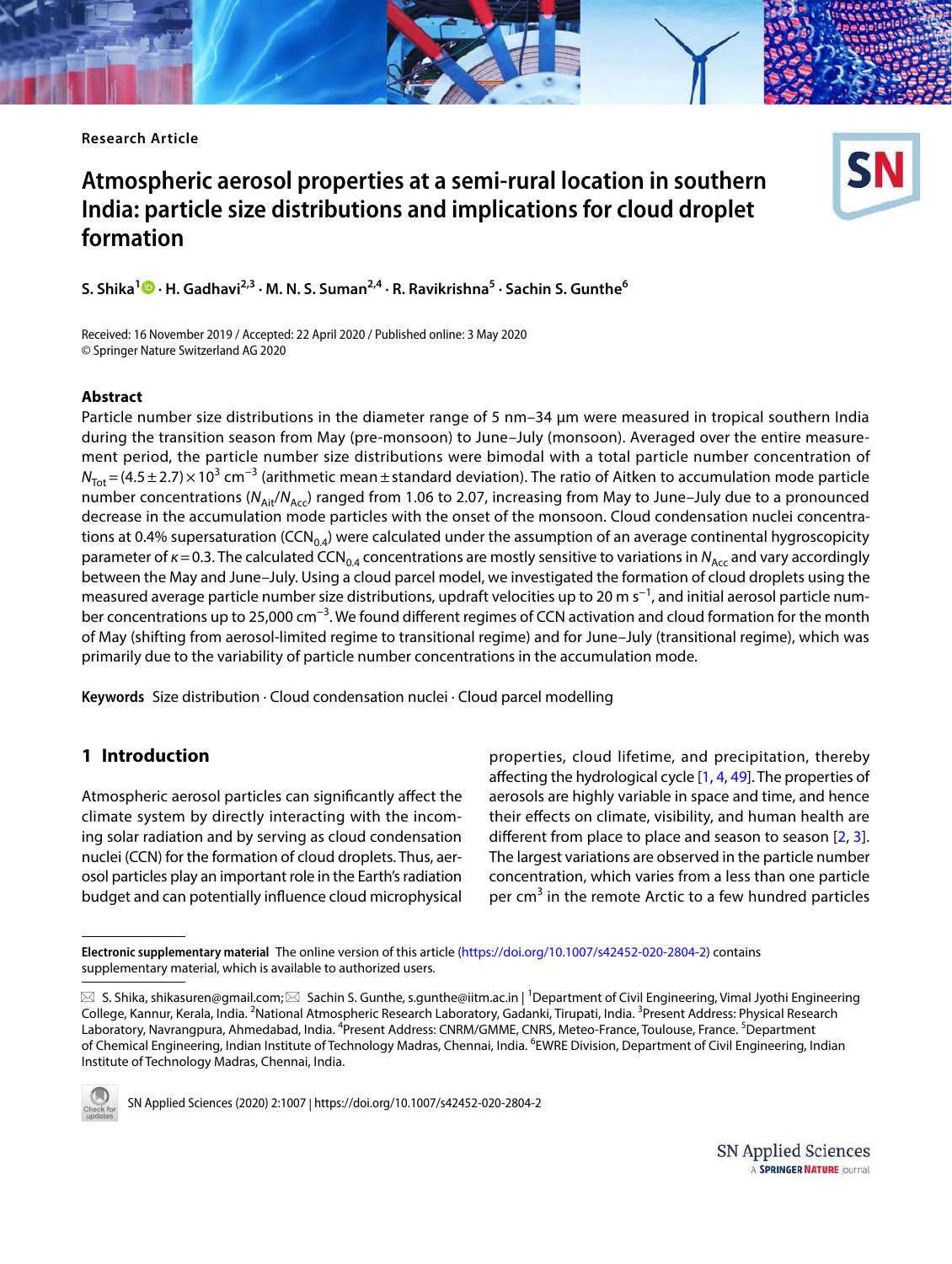per cm<sup>3</sup> in the pristine Amazonian region to more than ten thousand particles per cm<sup>3</sup> in highly polluted megacities [[2](#page-12-2), [16–](#page-12-4)[18](#page-12-5), [22,](#page-12-6) [23](#page-12-7), [29](#page-13-1), [35,](#page-13-2) [37](#page-13-3), [48,](#page-13-4) [53](#page-13-5), [25](#page-13-6), [26\]](#page-13-7). Some of the earlier studies, as mentioned below, conducted in different parts of the world, reveal the importance of measurements of number size distributions of particles with diameter smaller than 250 nm, which is often the minimum diameter of particles that can be measured with commercially available optical particle counters (OPCs). The OPC measurements for particle size greater than 250 nm may not be helpful in understanding the effect of particle number size distribution on regional climate for a given environment, as more than 90% of the particles have diameters less than 250 nm and most importantly such measurements cannot capture the new particle formation events, which constitute a large fraction of atmospheric aerosols [[28,](#page-13-8) [31](#page-13-9), [32](#page-13-10), [57\]](#page-14-0). For example, Fig. S1 shows representative particle number size distributions taken from the available literature for various environments. Some of the recent studies carried out in India report on the influence of aerosols on cloud properties during the Indian summer monsoon season. These studies indicate the importance of aerosols involving complex interactions between direct radiative forcing, large-scale dynamics, and cloud microphysics. The enhanced aerosol concentration can modify the micro- and macro-properties of clouds and can result in an aerosol-induced cooling or warming of the atmosphere [[17](#page-12-8), [20](#page-12-9), [30,](#page-13-11) [40](#page-13-12), [50](#page-13-13), [54\]](#page-13-14). Thus, data on particle number size distribution can provide important additional information for investigating the impact of aerosol particles on climate. The corresponding fit parameters for the particle number size distributions shown in Fig. S1 are given in Table [1](#page-1-0), including the present study carried out at Gadanki [\[5](#page-12-10), [16](#page-12-4), [17](#page-12-8), [30,](#page-13-11) [34](#page-13-15), [54,](#page-13-14) [21](#page-12-11)].

The activation of aerosol particles as CCN is an important microphysical process for the formation of cloud and precipitation [[49](#page-13-0)]. In recent times, the increasing aerosol concentration over the Indian region has been shown to affect the Indian summer monsoon in direct and indirect ways. The continental aerosols over the Indian region can alter the cloud properties in diametrically opposite ways during contrasting monsoon years [[40,](#page-13-12) [20](#page-12-9), [30,](#page-13-11) [43,](#page-13-16) [50](#page-13-13)]. The knowledge of particle size along with their hygroscopicity and the updraft velocity at the cloud base are important in understanding the process leading to CCN activation, and cloud and precipitation formation [\[1,](#page-12-0) [8,](#page-12-12) [45\]](#page-13-17). Petters and Kreidenweis [[41\]](#page-13-18) introduced the hygroscopicity parameter, κ, to represent the insoluble and soluble fraction of particles, which can be determined experimentally. For ambient aerosols, the value of κ ranges between 0.1 and 0.9. The corresponding CCN critical diameter for commonly observed supersaturations in clouds  $(-0.4%)$  ranges between 70 and 200 nm [[1,](#page-12-0) [41\]](#page-13-18). The variability in particle size has the strongest impact on the ability of aerosol particles to act as CCN [[11](#page-12-13), [16,](#page-12-4) [33](#page-13-19), [48,](#page-13-4) [10](#page-12-14)].

Studies over the Indian region suffer from a lack of aerosol size distribution data for validation. The measurements of particle number size distributions including the size range below 250 nm over the Indian region are sparse and often restricted to a single geographical location and part of a season [\[22](#page-12-6), [38](#page-13-20)]. Some of the early studies on aerosol size distribution in the range below 250 nm diameter over Indian regions are by Jayaraman et al. [\[23\]](#page-12-7) and Ganguly et al. [[15](#page-12-15)], etc.; however, they are restricted to short campaign periods and a few locations. In an effort to characterize the particle number size distribution in southern tropical India, we conducted a field campaigns at Gadanki (13.46° N, 79.17° E, 336 amsl), a semi-rural site in southeastern India during May–July 2012.

<span id="page-1-0"></span>**Table 1** Fitted parameters of the number size distribution from various contrasting environments across the globe, displaying both monomodal and bimodal distributions

| Sampling location       | Lat      | Long      | $N_{1}$ | $\sigma_{1}$ | $D_{q1}$ | $N_{2}$                  | $\sigma_{2}$   | $D_{g2}$ |
|-------------------------|----------|-----------|---------|--------------|----------|--------------------------|----------------|----------|
| Remote marine           |          |           |         |              |          |                          |                |          |
| (a) Northern hemisphere | 75 N     | 90 E      | 160     | 1.5          | 45       | 60                       | 1.6            | 170      |
| (b) Tropics             | 0 N      | 15 E      | 280     | 1.6          | 46       | 240                      | 1.5            | 160      |
| (c) Southern hemisphere | 60 S     | 75W       | 310     | 1.4          | 35       | 70                       | 1.6            | 150      |
| China                   |          |           | 1987    | 1.752        | 87.3     | $\overline{\phantom{0}}$ |                |          |
| Coastal Mediterranean   |          |           | 483     | 1.781        | 82.94    | $\overline{\phantom{0}}$ |                |          |
| Antarctica              | 74.5 N   | 163.45 E  | 318     | 1.35         | 21.7     | 187                      | 2.02           | 56.2     |
| Beijing                 | 39.515N  | 116.305 E | 15,600  | 2.8          | 75       |                          |                |          |
| Amazon                  | 2.505 S  | 61.209 W  | 97      | 1.49         | 57.3     | 95                       | 1.43           | 168      |
| Nepal                   | 27.601 N | 85.538 E  | 6459    | 2.303        | 78.88    | $\overline{\phantom{0}}$ |                |          |
| Gadanki <sup>a</sup>    | 13.459 N | 79.168 E  | 1524    | 2.1          | 26.45    | 2850                     | $\overline{2}$ | 68.5     |

<sup>a</sup>Present study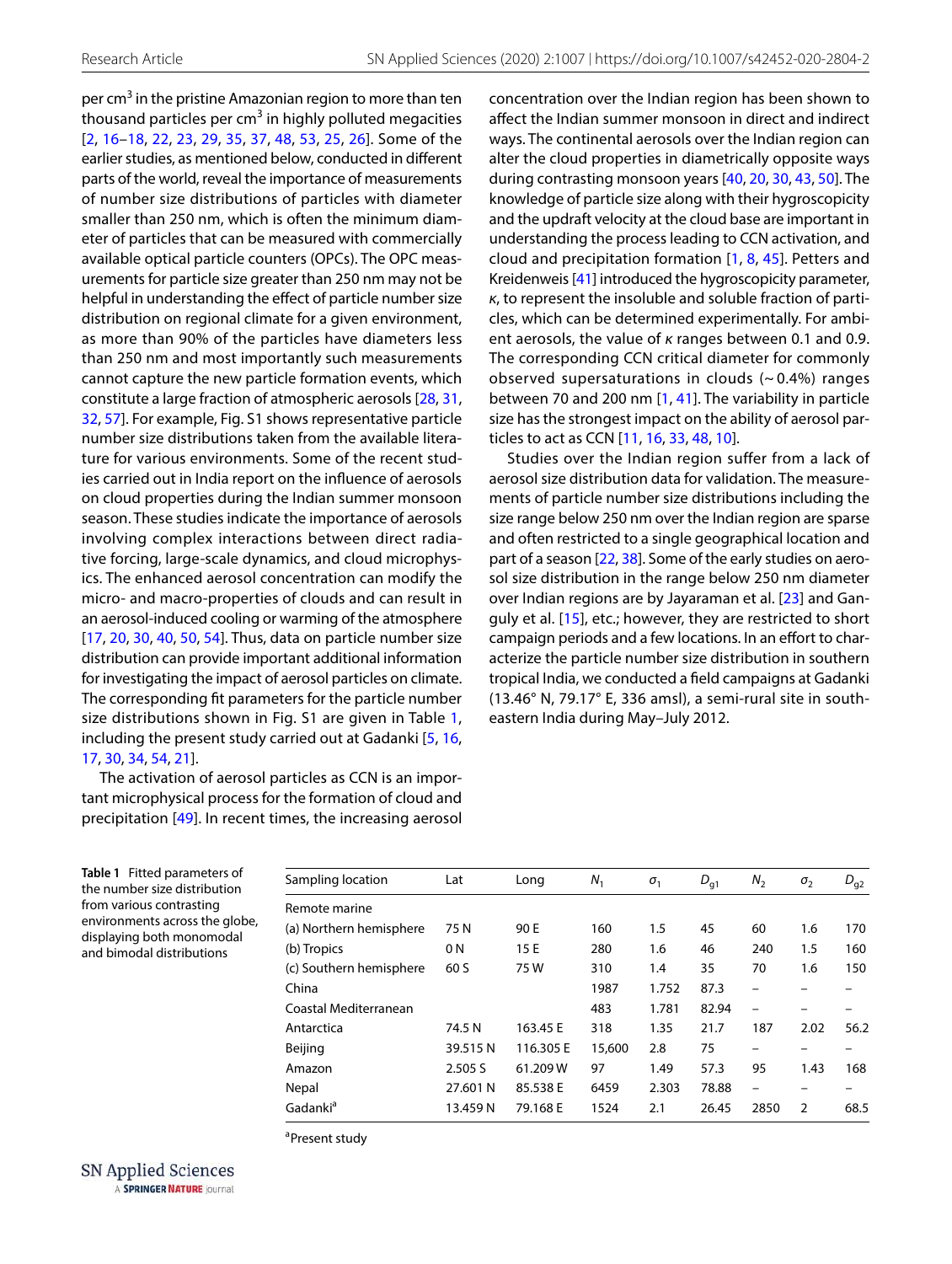# **2 Methodology**

#### **2.1 Measurement site and meteorology**

Measurements were carried out at Gadanki for a period of 90 days from 2 May to 31 July 2012 at the National Atmospheric Research Laboratory (NARL) close to Gadanki, a small village in the Chittoor District in Andhra Pradesh, which is a semi-rural continental site with a total population of 2586 (Fig. [1](#page-2-0)). A national highway (NH 18), which is the only potential source for local anthropogenic particle emissions, passes near to the observation site with a frequency of around more than a hundred heavy vehicles per day. As reported by previous studies [\[14,](#page-12-16) [25,](#page-13-6) [26\]](#page-13-7), no direct and immediate impact of the vehicular emissions on the measurements was observed, which is probably due to the aerial distance of more than 0.5 km and altitude difference of about 50 m between the road and the actual sampling location. The instrument was installed in an open area amidst the other main facilities without obstructing the sampling at the site. The measurement location is surrounded by mountainous terrain to the north, south, and east, thus restricting any possibility of direct transport of

pollutants to the observation site owing to this unique topographical feature.

The Indian tropical region, including this site, is affected by both the southwest (SW) and northeast (NE) monsoons, which is mainly caused by the north–south shift of the Intertropical Convergence Zone (ITCZ), also known as the monsoon trough. The seasonal variation was analysed by categorizing the measurement period as pre-monsoon (May) and monsoon season (June–July).

#### **2.2 Instrumentation**

Ambient aerosol particles of diameter ranging from ~ 5 nm to 34 µm were measured using a Wide-Range Aerosol Spectrometer (WRAS), GRIMM WRAS 665, with a time resolution of 5 min during the sampling period from 2 May to 31 July 2012. The WRAS comprises two units, a scanning mobility particle sizer (SMPS) and an optical particle counter (OPC). Frequently used notations and abbreviations are listed in Table S1. The entire set-up is housed in a  $60 \times 60 \times 120$  cm stainless steel housing protecting the unit from weather conditions. The WRAS inlet was situated at a height of 3 m (approx.) from the ground. The relative humidity of the aerosol particles before measurements was maintained at  $\sim$  20% using a Nafion membrane embedded in the instrument inlet. An automatic weather



<span id="page-2-0"></span>**Fig. 1** Map of the southern tropical Indian region showing the area around the measurement location, Gadanki. Exemplary back trajectories obtained by the NOAA Hysplit model for Gadanki are shown for the months of July 2012 and January 2013. Due to the systematic and cyclic monsoon circulation, a unique feature of opposite direction in the prevailing wind is observed during the respective months. Colour coding of the map indicates the topography. The prevailing wind directions during the measurement period are shown in the inset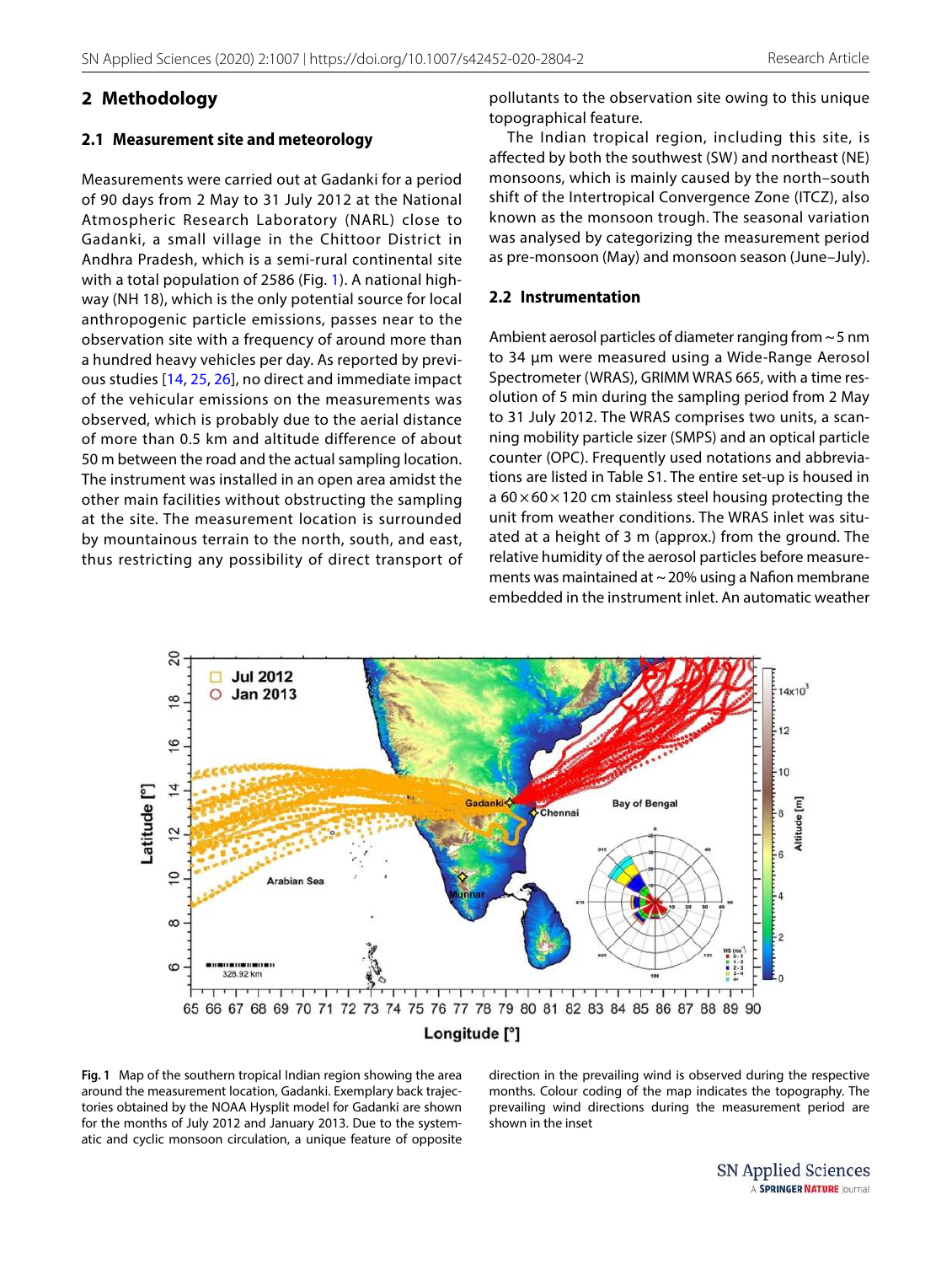station (AWS) installed at NARL was used to acquire the meteorological data (temperature, relative humidity, wind speed, wind direction, and rainfall).

## <span id="page-3-2"></span>**2.3 Data analysis**

#### **2.3.1 Aerosol number size distribution**

The analysis of the particle number size distribution was carried out based on a lognormal distribution:

$$
n_{N}(\text{log}D_{p}) = \sum_{i=1}^{n} \frac{N_{i}}{\text{log}\sigma_{i}\sqrt{2\pi}} \exp\left[\frac{-(\text{log}D_{p} - \text{log}D_{pi})^{2}}{2\text{log}^{2}\sigma_{i}}\right]
$$
(1)

where  $N_i$  is the total aerosol number concentration in the *i*th bin,  $D_{\rm p}$  is the particle diameter,  $D_{\rm p i}$  and  $\sigma_{\rm i}$  are the geometric mean particle diameter and the geometric standard deviation, respectively, of mode i of the distribution [\[52\]](#page-13-21). In the present study, the particle concentrations were segregated over different size ranges:  $5-25$  nm ( $N<sub>Nuc</sub>$ ; nucleation mode particles), 25–100 nm ( $N_{\text{Ait}}$ ; Aitken mode particles), 100–1000 nm ( $N_{\text{Accu}}$ ; accumulation mode particles), and 5–1000 nm ( $N_{\text{Tot}}$ ; total particles) [[53,](#page-13-5) [57](#page-14-0)]. The number concentration of particles > 1000 nm diameter was observed to be less than 10% during the entire measurement period. Hence, the size range between 1 and 34 µm was not taken into account in this paper for any discussion of the number concentrations. Deriving the total mass concentration, however, the full size range (5 nm to 34  $\mu$ m) was taken into account.

#### **2.4 Air mass back trajectories**

Back trajectory analysis was carried out to broadly categorize the origin of air masses reaching the observation site. The 48-h backward trajectories initiated at 50 m above ground level for each day during the measurement campaign were calculated using the National Oceanic and Atmospheric Administration (NOAA), Air Resource Laboratory HYSPLIT 4 model (Hybrid Single Particle Lagrangian Integrated Trajectory; [\[58\]](#page-14-1)). Two distinct air mass types were observed reaching the observation site, of which one originated from the Arabian Sea (AS), whereas the other one originated over the Bay of Bengal (BoB), with a much shorter distance travelling over the continent. For brevity, these air mass types are referred to as AS air mass and BoB air mass throughout the manuscript. However, the two focus periods discussed here are not of equal duration. From 7 May to 14 May, BoB air masses prevailed, whereas from 15 May to 31 July AS air masses were observed.

#### **2.5 Estimation of CCN0.4 concentration**

<span id="page-3-1"></span>The hygroscopicity parameter,  $\kappa$ , a unitless quantity [[41](#page-13-18)], can be used to describe the ability of an atmospheric particle to take up water depending on its chemical composition. The parameter κ is zero for insoluble material and around one for highly hygroscopic salts such as sodium chloride. During our measurement campaign, we did not have the possibility to measure the chemical composition of the aerosol particles or conduct other supplementary measurements to derive the values of κ. While the continental average value of  $κ = 0.3$  was assumed [[1](#page-12-0)], considering the nature of the site and changes in prevailing wind patterns we do expect some variation in the κ values during May and June–July. To understand the effect of variation in  $\kappa$  on the cloud droplet formation, the cloud parcel model simulation was performed for κ values varying from 0.001 to 0.7 while maintaining constant value for updraft velocity and initial aerosol number concentration for the contrasting environmental conditions. Through the simulations, it was observed that κ had a very marginal influence (< 15% for lower supersaturation of < 0.1%) on the cloud droplet concentration. Thus, size has more influence in deciding the number of cloud droplet activation over chemistry as has already been shown by previous researchers [[11,](#page-12-13) [16,](#page-12-4) [48\]](#page-13-4). However, such a variation (for example 0.25–0.5) may not have a significant impact on the cloud droplet formation (less than 15%), compared to differences in number size distributions [\[11](#page-12-13), [42,](#page-13-22) [45](#page-13-17)]. We calculated the CCN concentration for a supersaturation of 0.4% based on the measured particle number size distribution using the Köhler model equation as given in Eq. [2](#page-3-0) [[41](#page-13-18), [47\]](#page-13-23). The detailed methodology is discussed elsewhere [\[16](#page-12-4), [48](#page-13-4)].

<span id="page-3-0"></span>
$$
s = \frac{D_{wet}^3 - D^3}{D_{wet}^3 - D^3(1 - \kappa)} \exp\left(\frac{4\sigma_{sol}M_w}{RT\rho_w D_{wet}}\right)
$$
 (2)

The activation diameter, D, was determined by inserting the hygroscopicity parameter,  $\kappa = 0.3$ , and varying both D and the droplet diameter  $D_{wet}$  until the saturation ratio  $(s) = 1.004$  and at the same time the maximum of the Köhler curve was obtained (Eq. [2](#page-3-0)). The temperature  $(T)$  and gas constant  $(R)$  were taken as 298.15 K and 8.135 J K<sup>-1</sup> mol<sup>-1</sup>. The droplet surface tension was approximated with that of pure water ( $\sigma_{\text{sol}}$ = 0.072 J m<sup>-2</sup>). The density ( $\rho_w$ ) and molar mass ( $M_w$ ) of water were set as 997.1 kg m<sup>-3</sup> and 0.018015 kg mol<sup>-1</sup>. The activation diameter is thus estimated to be 66 nm for the above values, i.e. all the particles with diameter larger than 66 nm are expected to activate into cloud droplets.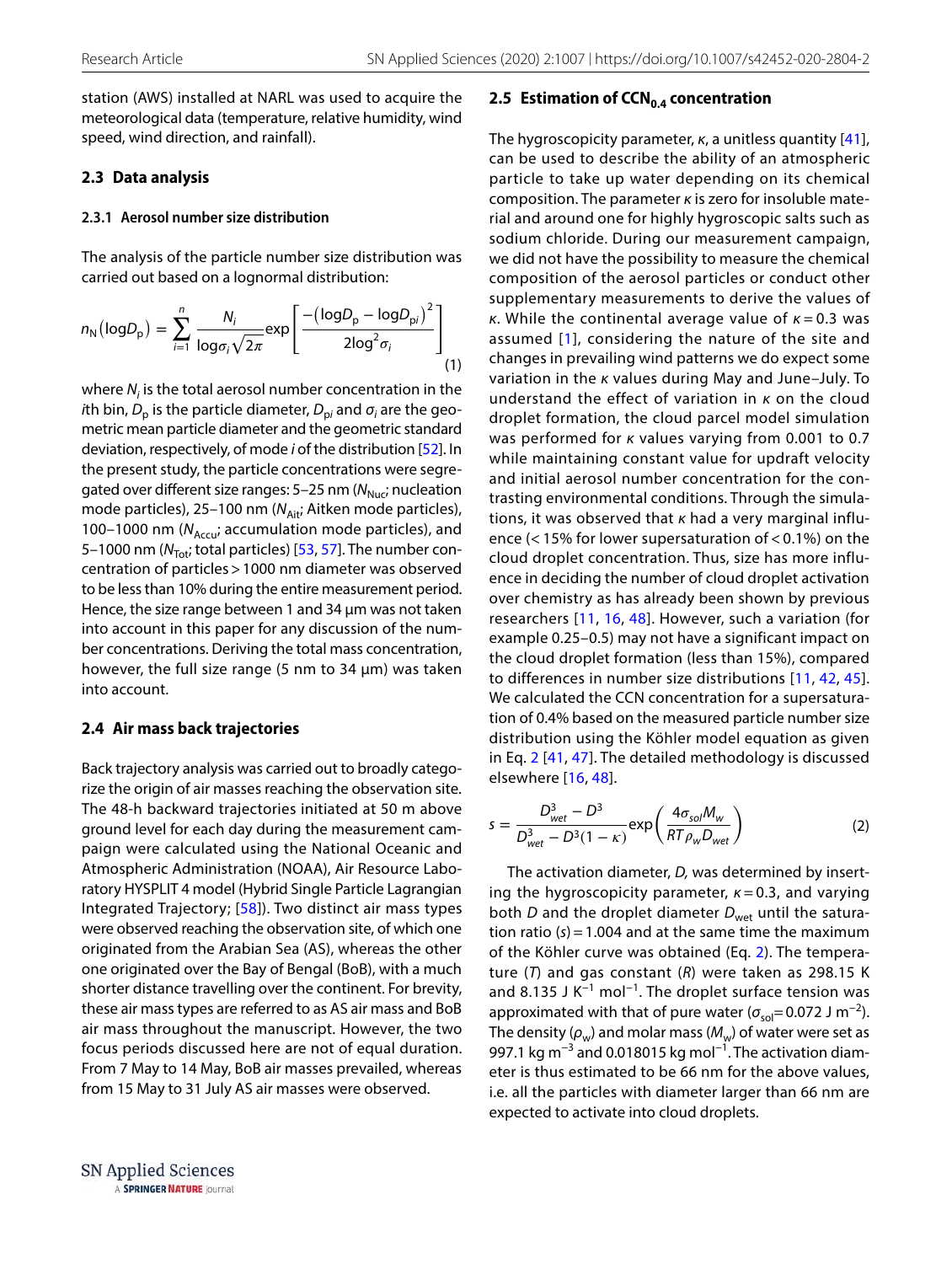#### **2.6 Cloud parcel model simulations**

The role of atmospheric aerosols is very crucial in the formation of cloud droplets by serving as CCN. The cloud parcel model used in this study was developed by Simmel et al. [[55](#page-14-2)]; it comprises the Kelvin effect and Raoult's law and contains a detailed cloud microphysics spectral description [\[56](#page-14-3)]. The model calculates the growth of a droplet and assumes it to be a cloud droplet as soon as the particle attains a size of  $1 \mu m$ . The particle growth rates were calculated based on the following equation [\[45,](#page-13-17) [56](#page-14-3)]:

$$
\frac{\mathrm{d}m}{\mathrm{d}t} = \frac{4\pi r \left(s_{\infty} - s_{\text{eq}}\right)}{\left(\frac{L_v}{R_v T} - 1\right) \frac{L_v}{\kappa^* T} + \frac{R_v T}{e_{\text{sw}}(T) D^*}}
$$
(3)

where  $m$  is the particle mass,  $t$  the simulation time,  $r$  the particle radius, T the temperature,  $L_V$  the latent heat of condensation (2.50078 J kg<sup>-1</sup>),  $R_V$  the gas constant for water vapour (461.5 J kg<sup>-1</sup>K<sup>-1</sup>),  $K^*$  the modified thermal conductivity of air (Wm<sup>-1</sup> K<sup>-1</sup>),  $e_{\text{sw}}$  the saturation water vapour pressure,  $D^*$  the modified diffusion coefficient for water vapour in air (m<sup>2</sup>s<sup>-1</sup>), s<sub>∞</sub> the saturation ratio of the surrounding air, and  $s_{eq}$  the equilibrium water vapour saturation ratio at the particle/air interface, which is equivalent to s in Eq. [2.](#page-3-0) For more details and the parameterization of  $K^*$ and  $D^*$ , refer to Simmel and Wurzler [[56\]](#page-14-3).

In the present study, the cloud parcel model simulations were performed separately for May and June–July. Further details, like the implementation and use of the hygroscopicity parameter in the original model and subsequent model validation, are described in Reutter et al. [\[45](#page-13-17)].

The following input parameters were used to initialize the model simulations and to calculate the initial cloud droplet concentrations  $(N_{\text{CD}})$ : (1) The initial meteorological conditions (relative humidity, pressure, temperature, etc.), (2) the updraft velocity of the air parcel, which was varied from 0.1 to 20 m s<sup>-1</sup>, (3) the dry aerosol particle number size distribution in terms of geometric mean diameter ( $D_g$ ), standard deviation ( $\sigma_g$ ), and initial aerosol particle number concentration, which was varied from 5 to 25,000 cm−3, and (4) the hygroscopicity parameter, with assumption of a continental average of 0.3.

Based on the ratio between updraft velocity ( $\omega$ ) and particle number concentration ( $N_{\text{CN}}$ ), Reutter et al. [[45](#page-13-17)] have defined three distinct cloud formation regimes, i.e. an aerosol-limited regime, an updraft-limited regime, and a transitional regime. These regimes were quantitatively defined and distinguished based on the relative sensitive ratio. The border between the regimes is approximately calculated based on the  $\omega/N_{CN}$  ratio. In the aerosol-limited regime, the cloud droplet number concentration ( $N_{CD}$ ) is proportional to  $N_{CN}$  and independent of  $\omega$ . This regime is characterized by a high maximum value of water vapour supersaturation ( $S_{\text{max}} \ge 0.5\%$ ) and a high  $\omega/N_{CN}$  ratio (≥ 10<sup>-3</sup> m s<sup>-1</sup>cm<sup>3</sup>). The updraft-limited regime has a low  $\omega/N_{CN}$  ratio (≤ 10<sup>-4</sup> m s<sup>-1</sup>cm<sup>3</sup>) and a low maximum value of water vapour supersaturation  $(S<sub>max</sub> \le 0.2%)$ . In this regime,  $N<sub>CD</sub>$  is independent of  $N<sub>CN</sub>$ and proportional to  $\omega$ . In the transitional regime,  $N_{CD}$ depends on both  $N_{CN}$  and  $\omega$ . It is characterized by the values between the aerosol-limited and the updraftlimited regime [[45](#page-13-17)].

## **3 Results and discussion**

#### **3.1 Aerosol particle number size distribution**

Figure [2](#page-5-0) shows the overall temporal variation of the aerosol characteristics and meteorological parameters measured for the May and June–July. The average ambient temperature for May was  $31.4 \pm 9.2$  °C, which decreased slightly to 29.5 ± 9.4 °C over June–July due to rain and persistent cloud cover. In contrast, the relative humidity (RH) exhibited a slight increase during the monsoon season (59  $\pm$  24%) compared to May  $(53 \pm 22%)$ . The variation in the wind speed was not very significant between the two seasons. The total particle concentrations ( $N_{\text{Tot}}$ ) averaged for the months of May, June, and July were  $(5.8 \pm 2.6) \times 10^3$ ,  $(4.3 \pm 2.7) \times 10^3$ , and  $(3.9 \pm 2.4) \times 10^3$  cm<sup>-3</sup>, respectively. It was highest in May and gradually decreased with the onset of the monsoon from June, due to scavenging and wet deposition [\[25](#page-13-6), [26\]](#page-13-7). A diurnal variation in the meteorological and aerosol parameters ( $N_{\text{Tot'}} D_{g'} \sigma_{g'}$  etc.) was clearly evident and was more pronounced during the month of May. The average  $D_{\rm g}$  during May was 86 ± 36 nm, which decreased to  $41 \pm 38$  and  $47 \pm 31$  nm during the monsoon months of June and July, respectively. The average particle number concentration observed at this site was found to be in good agreement with other semi-rural and background sites in various other parts of the globe, including Denmark and the USA [\[2,](#page-12-2) [24,](#page-13-24) [62](#page-14-4)]. Similar to values reported by Tunved et al. [[60](#page-14-5)] at a Swedish background site, the aerosol particle number concentration was observed to be in the range of 1100–5200 cm−3. At other semi-rural sites, the particle number concentration had been found to be as high as 10,000 cm<sup>-3</sup> [[24](#page-13-24)].

Figure [3](#page-5-1) shows the average particle number size distributions for the months of May (a), June (b), July (c), and the entire measurement period (d). The median particle number size distribution during May exhibited a monomodal distribution with a geometric mean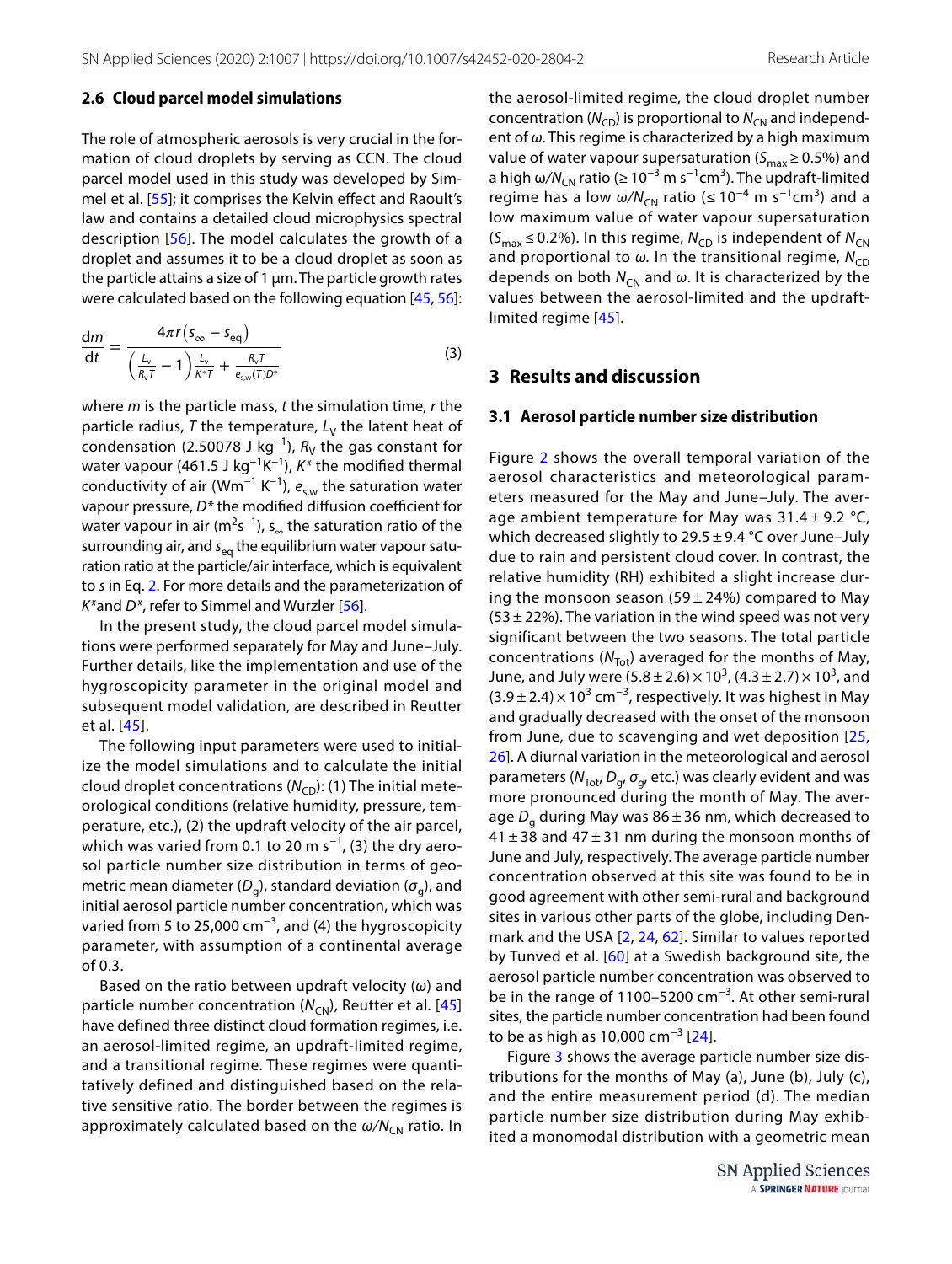

#### Time

<span id="page-5-0"></span>**Fig. 2** Time series of the measured meteorological and aerosol parameters during 2 May–31 July 2012: **a** air temperature (T, black) and daily rainfall (Rain, blue), **b** wind speed (grey) and relative humidity (RH, red), **c** shortwave radiation (SW, blue), **d** wind direction (5 min average, grey and hourly average, blue), **e** contour plot

of particle number size distributions (dN/dlogD<sub>p</sub>), **f** hourly modal diameter (Mode  $D_{\rm p}$ ) of the two air masses (BoB air mass, green and AS air mass, black), and **g** number concentration of particles in the size range of 5–1000 nm ( $N_{\text{Tot}}$ ) and of CCN. The vertical bars indicate the observed NPF event days





<span id="page-5-1"></span>**Fig. 3** Median particle size distribution for the months **a** May, **b** June, **c** July and **d** total of 3 months together with the 25th (blue) and 75th (red) percentile distribution. The presence of a yellow line

only indicates a monomodal fit, and the presence of both yellow and green lines represents a bimodal fit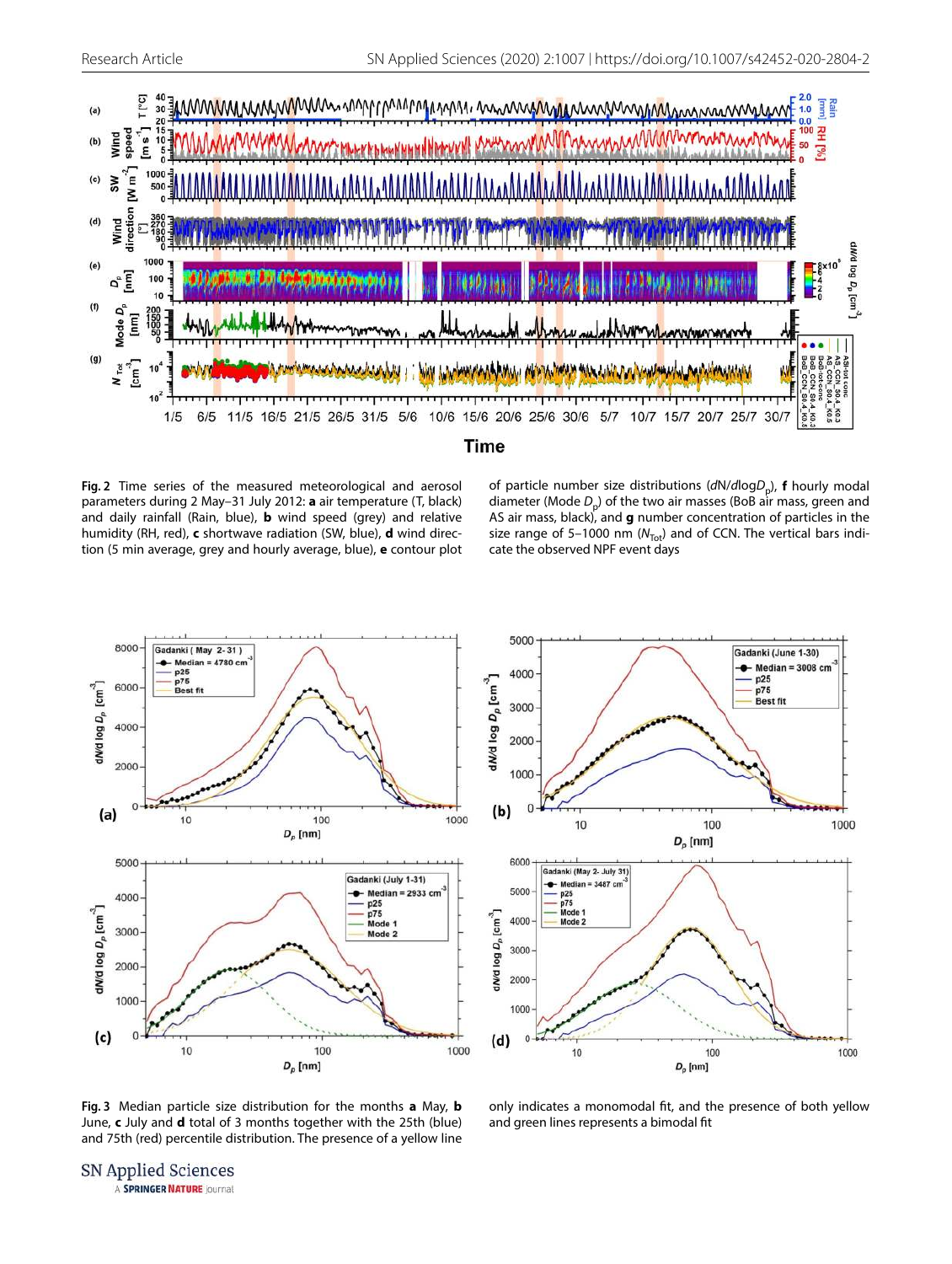diameter,  $D_{g'}$  of 88 ± 1.4 nm and a standard deviation,  $\sigma_{g'}$ of 2.[1](#page-3-1)9  $\pm$  0.03 nm, obtained by fitting Eq. 1 (WaveMetrics IGOR Pro version 6.22A). The particle number size distribution during May was narrower compared to the other two monsoon months. In June, the geometric mean diameter and standard deviation of the number size distribution were  $D_g$  = 46  $\pm$  0.6 nm and  $\sigma_g$  = 2.88  $\pm$  0.04 nm, respectively. Changes in the geometric mean diameter of the particle number size distribution for a given observation site most likely reflect the different particle emission sources and ageing histories. We observed that, while the particle number concentration was still dominated by Aitken mode particles during June, the nucleation mode exhibited an increase in particle number concentration. Interestingly, the particle number concentration during July (Fig. [3](#page-5-1)c) was bimodal in nature. The peak in the nucleation mode was observed at  $\sim$  25 nm and the Aitken mode peaked at  $\sim$  50 nm, with a total particle number concentration of  $3300 \pm 2600$  cm<sup>-3</sup>, which is comparable to the monsoon month of June and around 15% less than the particle concentration observed in May. The difference in the overall nature of the particle number size distribution between May and June–July could be explained based on the prevailing winds arriving at the observation site and perturbations of the air mass on the way due to activities upwind.

The averaged particle number size distribution over the entire measurement period is shown in Fig. [3](#page-5-1)d. The overall particle number size distribution was bimodal with a first peak in the nucleation mode at around 26 nm and a second peak in the Aitken mode at 69 nm. In a campaign conducted by Kopanakis et al. [\[30\]](#page-13-11) at a rural/suburban site in the eastern Mediterranean, the distribution was observed to be similar to our study region, being monomodal in summer and bimodal in the remaining period. The arithmetic mean daytime and nighttime particle number size distributions for the month of May are shown in Fig. S2. It is evident from this figure that the shape of the particle number size distribution did not exhibit significant differences between daytime and nighttime, similar to a site in the Himalaya mountain range in Nepal [[54\]](#page-13-14).

Variations in the contributions of the different particle modes during May and June–July indicated a potential difference in the particle characteristics over this region during the two distinct meteorological seasons. To elucidate this further, the average relative contribution of the number concentration in the three different modes for the individual months and the entire campaign is shown in Fig. [4](#page-6-0). It is evident that the relative contribution of nucleation mode particles was only 13% in May, whereas Aitken and accumulation mode particles constituted 45% and 42% of the total particle number concentration, respectively.





<span id="page-6-0"></span>**Fig. 4** Relative distribution of particle number concentrations (with the absolute number concentration in parentheses) in the nucleation, Aitken and accumulation modes for the observation period,

showing higher prevalence of accumulation mode particles in May, which decreased in June and July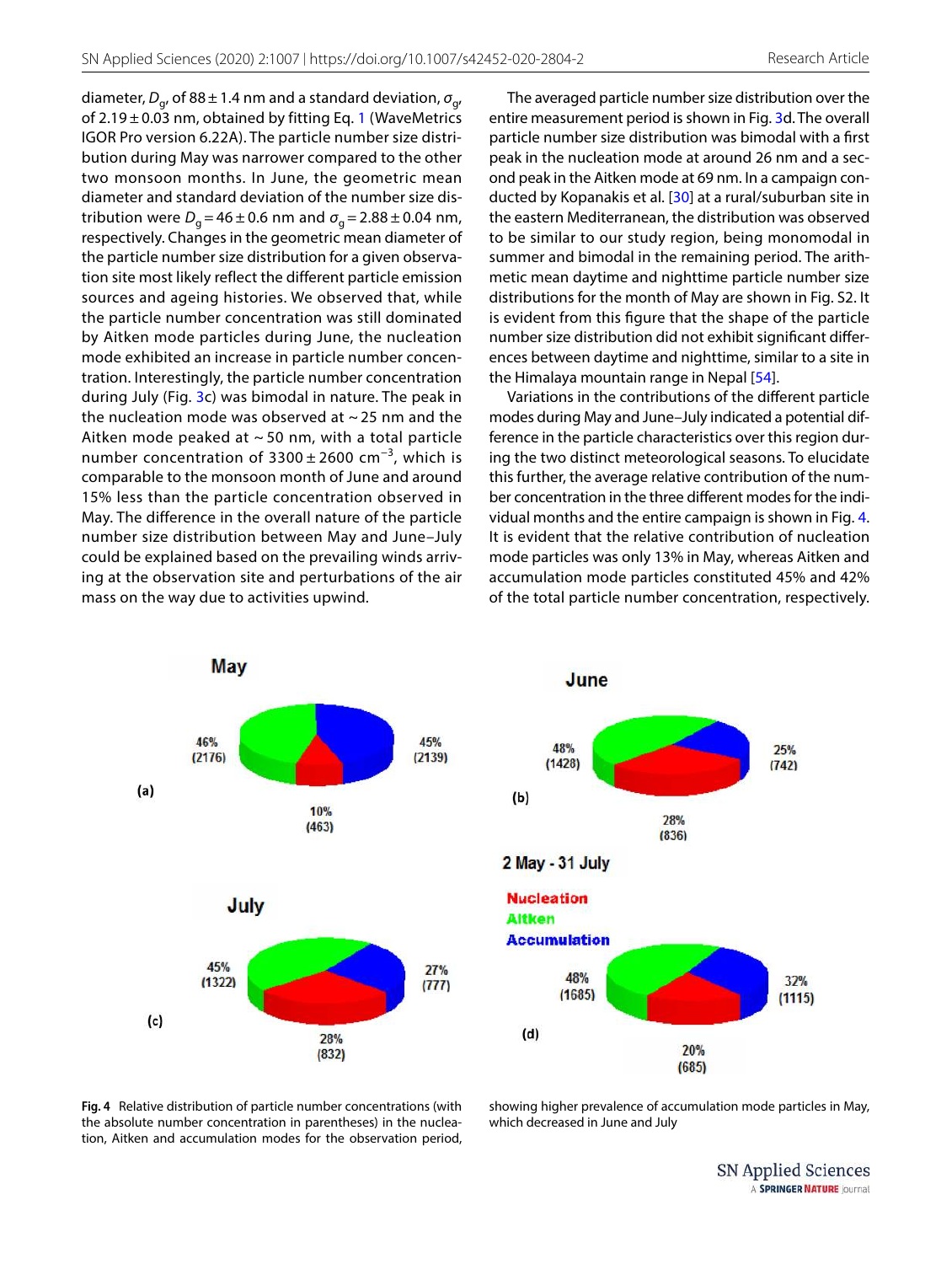In June and July, the relative concentration of nucleation mode particles increased to 30% and 29%, respectively, and the accumulation mode particles for the same months decreased roughly to half of that observed in May (23% and 26%, respectively). This decrease in the accumulation mode particles for June and July is further evident from the normalized size distributions for the three individual months (Fig. S3). The number concentration of particles observed in the Aitken mode did not exhibit any significant variation during the entire measurement period. The higher ratios of Aitken to accumulation mode number concentration ( $N_{Ai}/N_{Accu}$ ) are generally associated with new particle formation events and freshly emitted aerosol particles [[6\]](#page-12-17).  $N_{\text{Ai}t}/N_{\text{Accu}}$  was slightly greater than one (1.07) during May and increased with the arrival of the monsoon season to values of 2.04 and 1.73 for June and July, respectively. The averaged ratios of  $N_{\text{Air}}/N_{\text{Accu}}$  at Mukteshwar and Gul Pahari were 0.58 and 0.65 [[22\]](#page-12-6), respectively. Biagio et al. [\[6](#page-12-17)] reported very high ratios of  $N_{\text{Ait}}/N_{\text{Accu}}$  in the range of 5–15 and attributed such high ratios to the fresh emissions from a strong local source. In various high-altitude regions with free tropospheric atmospheric conditions, the  $N_{\text{Ait}}/N_{\text{Accu}}$  ratio was in the range of 1–5 [[39](#page-13-25)]. Although it was observed that the total number concentration during the monsoon season was lower compared to May, the ratio of  $N_{\text{Air}}/N_{\text{Accu}}$  was observed to be on average higher by 70–90% in June–July due to a substantial increase in nucleation mode particles. An increase in the  $N_{Ai}/N_{Accu}$ ratio can result from an increase in the number concentration of smaller particles from NPF, as well as a decrease in accumulation mode particles due to scavenging and washout resulting from monsoonal rainfall [[25](#page-13-6), [26](#page-13-7)]. Thus, the increase in this ratio during June–July at this site is unlikely to come from fresh anthropogenic emissions. Further, changes in the prevailing wind pattern can alter the particle sources affecting the  $N_{\text{Air}}/N_{\text{Accu}}$  ratio (Fig. S4).

#### **3.2 Size distribution in different air masses**

During the measurement period, the prevailing wind was mostly westerly, except for a few days during May when the air mass originated south of India, and travelled parallel to the eastern coast before reaching the site Thus, the size distribution was classified into two distinct air masses, viz. BoB air mass and AS air mass, based on the direction from where the 48-h back-trajectories came. Freutel et al. [[13](#page-12-18)] classified air masses as Central Europe, Atlantic clean, and Atlantic polluted, and reported that air masses having higher velocity and less residence time over the continent were less polluted when compared to other air masses. In our study, the air masses originated over AS had relatively high wind speeds compared to the BoB air masses (Fig S4). Figure [5](#page-7-0) shows the particle number size distribution for BoB and AS air masses. Note that the measurement and averaging period for the air masses were not equal. The BoB air mass exhibited a monomodal number size distribution with an average particle number concentration of  $(5.9 \pm 2.2) \times 10^3$  cm<sup>-3</sup>, while the particle concentration during the AS air mass was ~ 25% lower ((4.6  $\pm$  1.5) × 10<sup>3</sup> cm<sup>-3</sup>) with a bimodal distribution. The particle number size distribution during the BoB air mass was narrower compared to the AS air mass with a geometric mean diameter of  $\sim$  80 nm in the Aitken mode. The bimodal number size distribution during the AS air mass exhibited a first peak at  $\sim$  30 nm and a second peak at  $\sim$  70 nm with particle concentrations of  $(1.4 \pm 1.3) \times 10^3$  cm<sup>-3</sup> and  $(3.1 \pm 2.1) \times 10^3$  cm<sup>-3</sup>, respectively, (with a total particle concentration of  $(4.6 \pm 2.7) \times 10^3$  cm<sup>-3</sup>). The peak in the lower diameter range during the AS air mass indicated the presence of smaller particles picked up by the air mass on their way.

Further, the frequency distribution of the geometric mean diameter, which was derived for each



<span id="page-7-0"></span>**Fig. 5** Median and interquartile range of the particle number size distribution of **a** Bay of Bengal (BoB) air masses with monomodal distribution (yellow line) and **b** Arabian Sea (AS) air masses with bimodal distribution (yellow and green lines)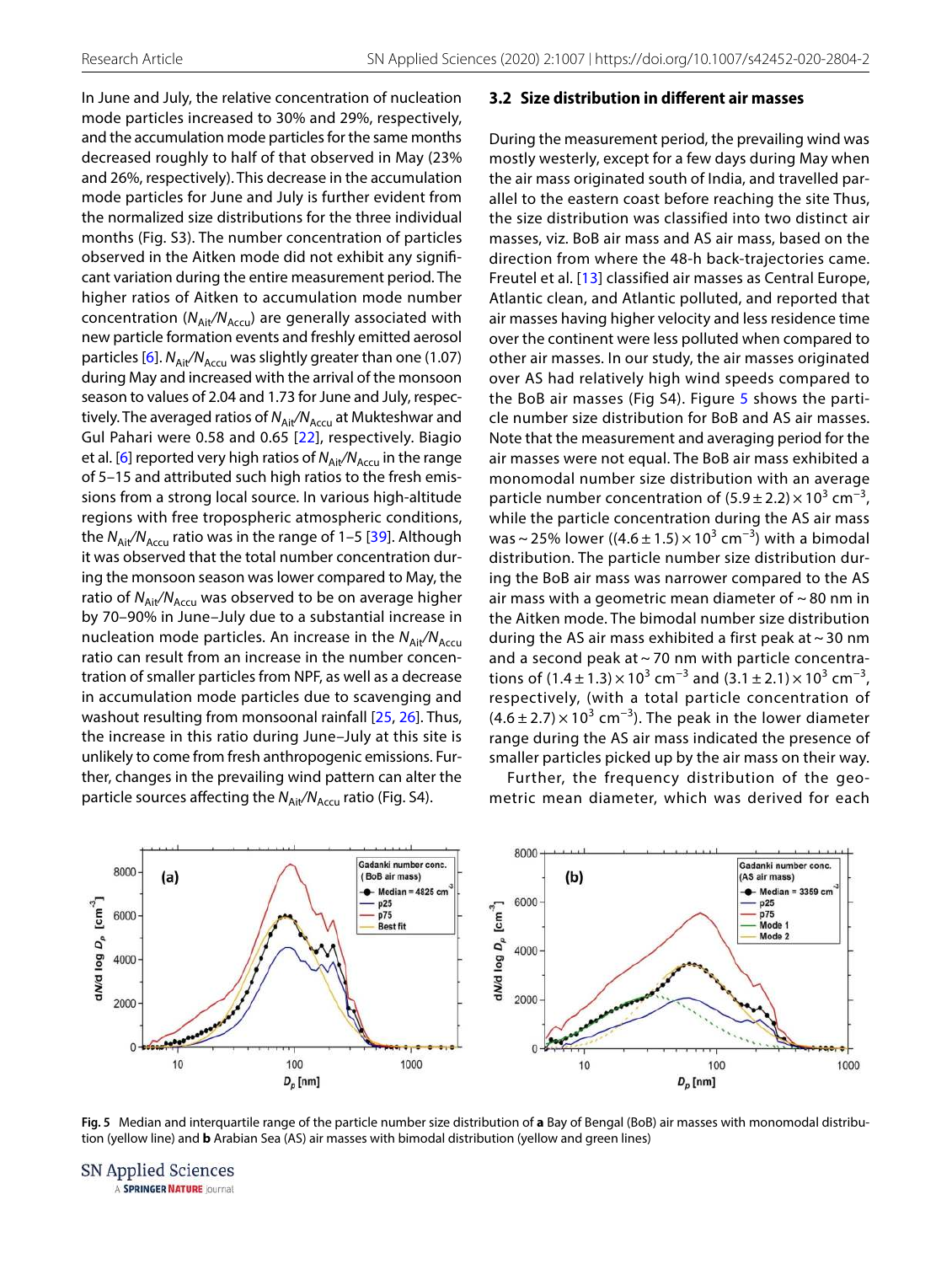

<span id="page-8-0"></span>**Fig. 6** Frequency distribution of the modal diameter for the two air mass types, **a** BoB air mass and **b** AS air mass

measurement cycle of 5 min, was calculated on a size grid between 10 nm and 400 nm (39 equidistant bins). As can be seen from Fig. [6](#page-8-0)a, during the BoB air mass more than 85% of the time the geometric mean diameter was between 60 to 160 nm and ~ 7% of the geometric mean diameter at less than 50 nm. The 80 nm diameter exhibited a maximum occurrence of around 23%. On the other hand, the frequency distribution of geometric mean diameter for AS air mass showed a different picture with the geometric mean diameter being less than 50 nm for  $\sim$  45% of the time and in the range of 60–160 nm for  $\sim$  50% of the time.

To investigate further if any of the meteorological parameters exhibited a strong relation with particle size, we derived a correlation between geometric mean diameter and relative humidity (Fig. S5). A relatively strong correlation coefficient of  $R^2$  = 0.87 between geometric mean diameter and relative humidity was found during the AS air mass, whereas the correlation for the BoB air mass was observed to be relatively weak ( $R^2$  = 0.10). The increase in relative humidity might have caused the hygroscopic growth of the pre-existing aerosol particles [[19\]](#page-12-19). Due to the distinct origin of air masses (AS vs. BoB), the hygroscopicity of the aerosol particles may vary owing to ageing and continental influence. In view of the low variability of the aerosol numbers, the resulting variance in droplet number concentration is a function



<span id="page-8-1"></span>Fig. 7 Scatter plot of CN versus CCN<sub>0.4</sub> for pre-monsoon (black circle) and monsoon (black diamond) seasons observed at Gadanki (present study) compared with other global sites based on Andreae [[2\]](#page-12-2). The black line indicates the best fit and the upper error bars extend to the 75th percentile and lower bars to the 25th percentile

of updraft velocity alone and independent of changes in chemical composition, for example, as reported by Bougiatioti et al. [[7](#page-12-20)] for a remote background site in Eastern Mediterranean. The variance in cloud droplet number concentration was largely independent of κ. However, further investigations using a hygroscopic tandem differential mobility analyser (HTDMA), which was not available for the present study, may be required to shed some detailed insight on this aspect. The exact physical and chemical relations behind this strong correlation could not be explained with the available data and information.

## **3.3 Cloud condensation nuclei (CCN) number estimation**

In the present study, the  $CCN_{0.4}$  concentrations were estimated as described in Sect. [2.3.](#page-3-2) The relation between  $CCN<sub>0.4</sub>$  and the total particle number concentration averaged over May to July 2012 at Gadanki is individually depicted in Fig. [7](#page-8-1) and is compared with other global sites as compiled by Andreae [\[2\]](#page-12-2). The CN and  $CCN<sub>0.4</sub>$  number concentration at Gadanki during May was in the same range as concentrations observed at other polluted locations across the globe. We hypothesize that this partly results from the low critical dry diameter (66 nm) as compared to other similar sites, which was derived as cut-off diameter with the assumption of  $\kappa = 0.3$  at a supersaturation level of 0.4%, as the shape of the particle number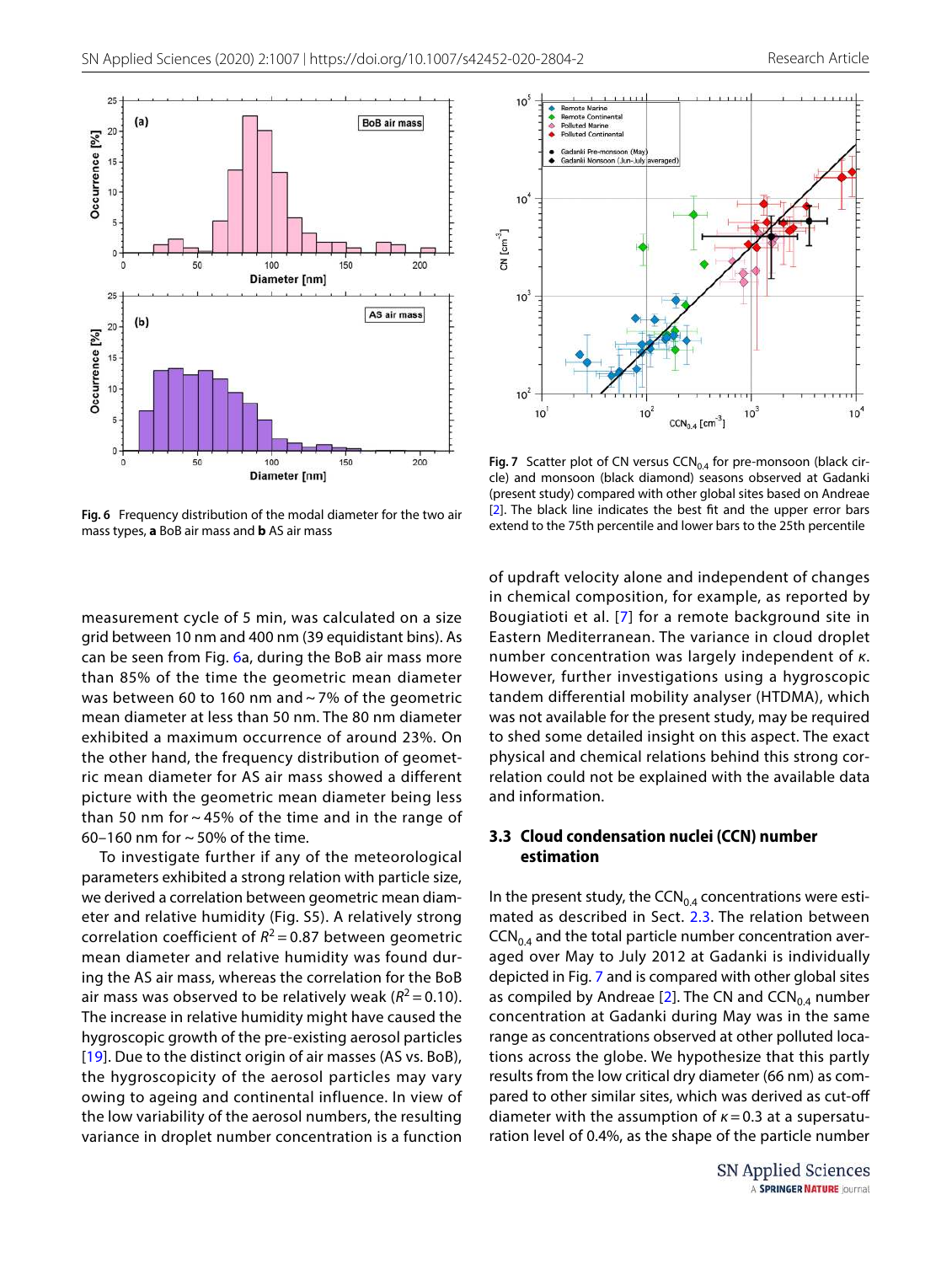<span id="page-9-0"></span>**Table 2** CN and CCN number concentrations in May and June–July showing the substantial decrease in the concentration during the monsoon season

| Season                   | $N_{\text{Tot}}$ CCN (cm <sup>-3</sup> ) $N_{\text{Tot}}$ CN (cm <sup>-3</sup> ) CCN/CN |      |      |
|--------------------------|-----------------------------------------------------------------------------------------|------|------|
| May (pre-monsoon) 3540   |                                                                                         | 5870 | 0.60 |
| June-July (monsoon) 1541 |                                                                                         | 4075 | 0.38 |

size distribution strongly affects the value of  $CCN_{0.4}$ . For example, during May, a large proportion of particles were in the higher Aitken mode range (geometric mean diameter =  $88 \pm 1.4$ ), thus making more particles available for CCN activation, as they are larger than the critical diameter. The calculated  $CCN_{0.4}$  concentrations are mostly sensitive to variations in  $N_{Acc}$  and vary accordingly between the May and June–July.

The CN number concentration June–July was reduced by 31% compared to May, and a substantial difference (57%) in the CCN<sub>0.4</sub> was observed (as seen in Table [2](#page-9-0)) as evident from the  $CCN_{0.4}/CN$  ratio. This can be partly explained based on the difference in the geometric mean diameter and shape of the particle number size distribution during May and June–July. The geometric mean diameters during June and July (50 nm, and 20 and 60 nm, respectively) were smaller than the critical dry diameter (66 nm) as compared to the month of May, implying more particles were in the lower Aitken mode (and nucleation mode range for July) range. These particles were not able to activate as CCN, because they were smaller than the critical dry diameter, and relatively fewer particles contributed to the CCN concentration. Note, however, that detailed size-resolved CCN measurements supplemented by chemical composition could provide a more detailed picture about the CCN properties of atmospheric aerosols at this site. Nevertheless, the variation of  $CCN_{0.4}$  for May and June–July indicated the strong influence of the shape of the particle number size distribution and geometric mean diameter. This conclusion is consistent with previous studies reporting that the size of the aerosol particles is the most important factor for activation as CCN at a given supersaturation [[1](#page-12-0), [11,](#page-12-13) [16](#page-12-4), [17,](#page-12-8) [27](#page-13-26), [36,](#page-13-27) [47](#page-13-23), [48\]](#page-13-4)).

#### **3.4 Cloud parcel modelling**

To investigate the possible implications of aerosol particle number size distribution and updraft velocity on the CCN activation and subsequent droplet formation at cloud base during the two distinct seasons, cloud parcel model runs were performed separately for May and June–July. The simulations were performed using the input parameters given in Table S2.

Figure [8](#page-12-21) shows the cloud droplet number concentration,  $N_{CD}$ , the maximum water vapour supersaturation reached in the ascending air mass  $(S_{\text{max}})$ , and the corresponding activated fraction of the initial aerosol particle concentration, for May and June–July, simulated by the cloud parcel model as described in Sect. [2.3.](#page-3-2) The  $N_{\text{CD}}$  isolines shown in Fig. [8a](#page-12-21) for the month of May are plotted covering the full range of updraft velocity and particle number concentration as input to the model so as to allow a generic comparison with the most polluted sites, where the particle number concentration is reaching as high as  $15 \times 10^{3}$  cm<sup>-3</sup>. Based on the average observed aerosol particle concentration range  $(3 \times 10^3 - 4.5 \times 10^3 \text{ cm}^{-3})$  and updraft velocity range (4–6 m s<sup>-1</sup>; [[44,](#page-13-28) [61](#page-14-6)] during May, the regime in Gadanki shifted from the aerosol-limited regime to the transitional regime, where a relatively high ratio between updraft velocity and particle number concentra-tion (lower left corner of Fig. [8a](#page-12-21)) is observed (0.83  $\times$  10<sup>-3</sup> ms<sup>-1</sup> cm<sup>3</sup>). Even though the site falls mostly into the transitional regime, it is close to the aerosol-limited regime. It is associated with a high activated fraction of aerosol particles ( $N_{\text{CD}}/N_{\text{CN}}$  >  $\approx$  70%; Fig. [8e](#page-12-21)), and the maximum values of water vapour supersaturation  $(S_{\text{max}})$  were between 0.20 and 0.30% as shown in Fig. [8c](#page-12-21). These values of activated fraction and  $S_{\text{max}}$  were lower than in the pristine Amazonian region ( $N_{CD}/N_{CN}$  = 80% and  $S_{max}$  = 1.5%) and higher than in the highly polluted megacity of Beijing  $(N_{CD}/N_{CN} = 20\%$  and  $S_{max} = 0.1\%$  [\[16,](#page-12-4) [17](#page-12-8)]. In the aerosollimited regime,  $N_{CD}$  is directly proportional to the initial aerosol particle number concentration [\[9](#page-12-22), [45\]](#page-13-17).

During June–July, the observed initial particle number concentration was similar to May, but the updraft veloci-ties were a little lower (1–2 m s<sup>-1</sup>; [[44,](#page-13-28) [61\]](#page-14-6). Thus, the CCN activation and  $N_{CD}$  formation were in the transitional regime (Fig. [8b](#page-12-21)) with  $\omega/N_{CN} = 0.30 \times 10^{-3} \text{ ms}^{-1} \text{ cm}^3$ . The transitional regime during June–July was characterized by an activated fraction ( $N_{CD}/N_{CN}$ ) greater than 45%, with a maximum value of  $\sim$  70%, compared to 90% during May. Interestingly, the water vapour supersaturation  $(S_{\text{max}})$  was between 0.1 and 0.15%, with a maximum value of 0.80%, in contrast to the maximum value of 0.60% during the month of May. The shape of the particle number size distribution observed during the two seasons could partially explain this. The geometric mean diameter ( $D_g$ =89 nm) during the month of May was higher than during June–July  $(D_{q1} = 25 \text{ nm}$  and  $D_{q2} = 55 \text{ nm}$ ). This in turns means that during May, the geometric mean diameter was larger than the critical dry diameter (66 nm) required for the CCN activation at the given supersaturation (0.4%) and hygroscopicity parameter ( $k = 0.3$ ), but during June–July it was lower. Hence, during June–July there were a larger number of smaller particles, which were not able to activate as CCN, whereas during May, particles in the larger size range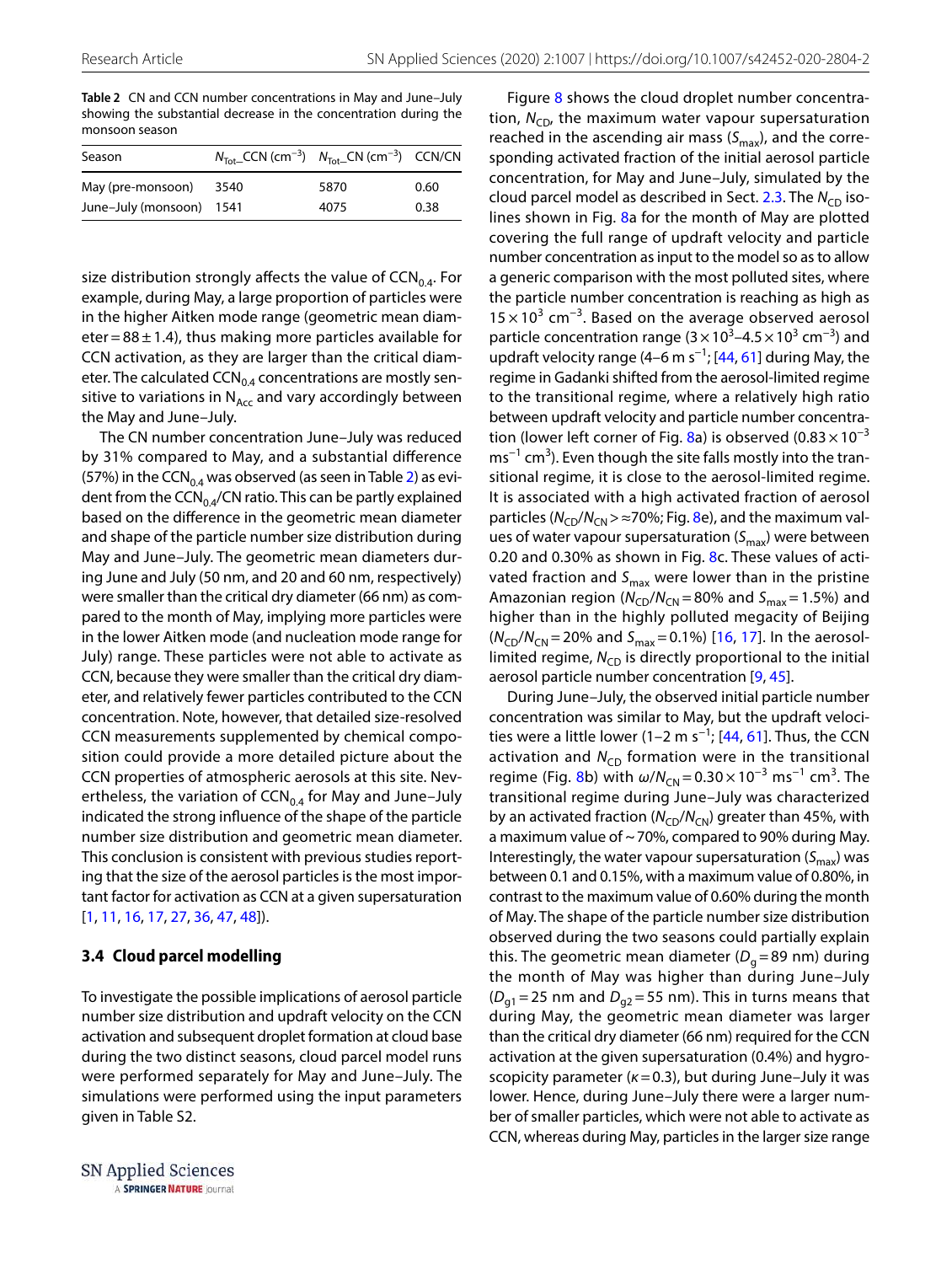dominated. This can also explain the lower  $S_{\text{max}}$  during June–July, as a higher number of smaller particles caused depleted water vapour supersaturation, and they were not able to grow large enough to be activated as cloud droplets. Broadly, the cloud formation regime over Gadanki falls between clean Amazon rainforest air (aerosol-limited) and highly polluted Beijing megacity air (updraft-limited) and is strongly dependent on the particle number concentration and size distribution [[16,](#page-12-4) [17\]](#page-12-8). Global modelling studies suggest that the aerosol-limited regimes may be more similar to clean marine clouds, whereas the updraft-limited regimes may be more characteristic of polluted continental clouds [\[12](#page-12-23), [46,](#page-13-29) [51](#page-13-30)]. The cloud droplet formation is initiated by nucleation at cloud base and is the major factor that controls cloud droplet number concentration [[9](#page-12-22)]. Thus, the effect of aerosol on cloud is regime dependent and based on the meteorological conditions, cloud types, and aerosol properties [\[59\]](#page-14-7).

## **4 Summary and conclusions**

We presented 3 months of continuous measurements of particle number size distribution from a semi-rural site, Gadanki, in southern tropical India during the transition from May to June–July. During May, the total particle number concentration was higher by 69% and the shape of the size distribution was monomodal with a narrow peak. The geometric mean diameter was larger than in June–July, which has implications on CCN activation and cloud droplet formation. The relative contribution from different modes of the number size distribution exhibited a strong variability during the two distinct seasons. The relative contribution from Aitken mode particles remained constant during the entire measurement period. The difference in the particle number size distributions pointed towards the possibility of different particle sources during May and June–July. When the air masses originated over the Bay of Bengal, the particle number size distribution was narrower ( $D_g$  = 83 nm) and the number concentration was 25% higher than during air masses from the Arabian Sea, which had a bimodal particle number size distribution ( $N_{\text{tot}}$ =4.6 × 10<sup>3</sup> cm<sup>-3</sup>;  $D_{g1}$  = 30 nm, and  $D_{g2}$  = 70 nm) indicating an effect of different air mass origin on particle number size distribution. Thus, the particle number concentration

at the site was not significantly affected by local emissions and hence can be regarded as semi-rural. The diurnal variation in the two distinct air masses also exhibited a pronounced diurnal variation, which was consistent with the meteorology. Interestingly, an increase in geometric mean diameter in the AS air mass was strongly correlated with relative humidity.

Based on cloud parcel model simulations, we found marginal differences in the  $\omega/N_{CN}$  ratios and cloud formation regimes between May and June–July. The cloud formation during May was classified between the aerosollimited regime and the transitional regime, while during June–July, we found cloud formation to be in the transitional regime. These regimes were classified depending on the ratio between updraft velocity and particle number concentration ( $\omega/N_{CN}$ ) as presented by Reutter et al. [[45](#page-13-17)]. In general, the model results suggested that the variability of the initial cloud droplet number concentration at cloud base was dominated by the updraft velocity and aerosol particle number concentration in the accumulation mode. These conclusions are consistent with previous studies reporting a greater importance of the shape of the particle number size distribution over their composition for the activation of aerosol particles as CCN and cloud droplets. However, for better elucidation of the role of aerosols on cloud and precipitation formation over this region, 3D model simulations for the specific seasonal conditions at Gadanki as reported by Chang et al. [[9](#page-12-22)] should be considered.

In conclusion, the particle number size distribution measurements carried out at Gadanki, a semi-rural site in tropical southern India, revealed very different characteristics in terms of the shape of the particle number size distribution with relatively small changes in the number concentration during the two distinct seasons. This indicates the dominance of distinct sources during the different seasons in this region. Note that the data presented in this study are limited to this particular environment and time of the year and cannot be extrapolated to larger spatio-temporal scales. We recommend long-term particle number size distribution measurements over similar and other regions in India to help in understanding the role of various sources in aerosol formation and their role in the climate over this region.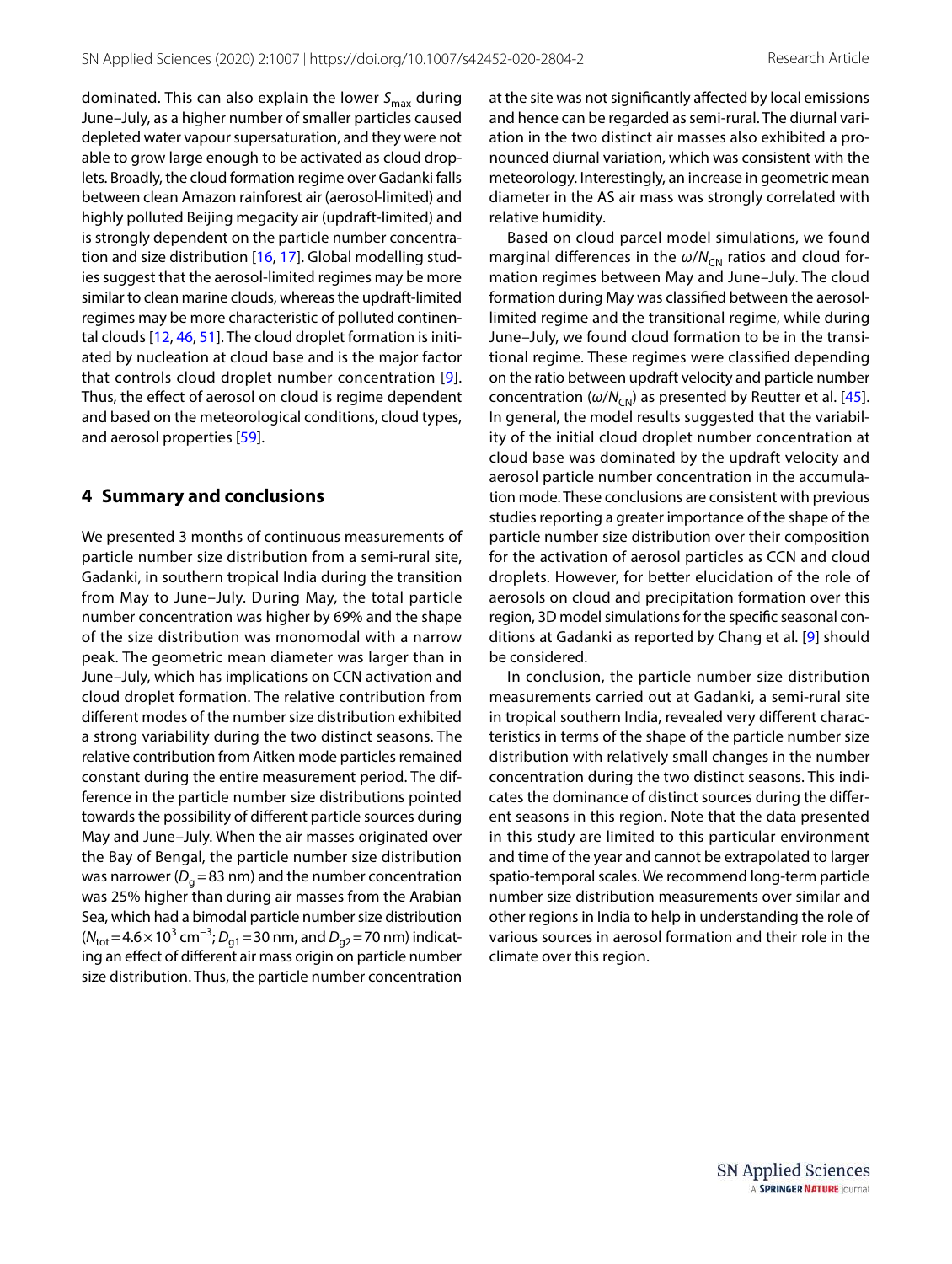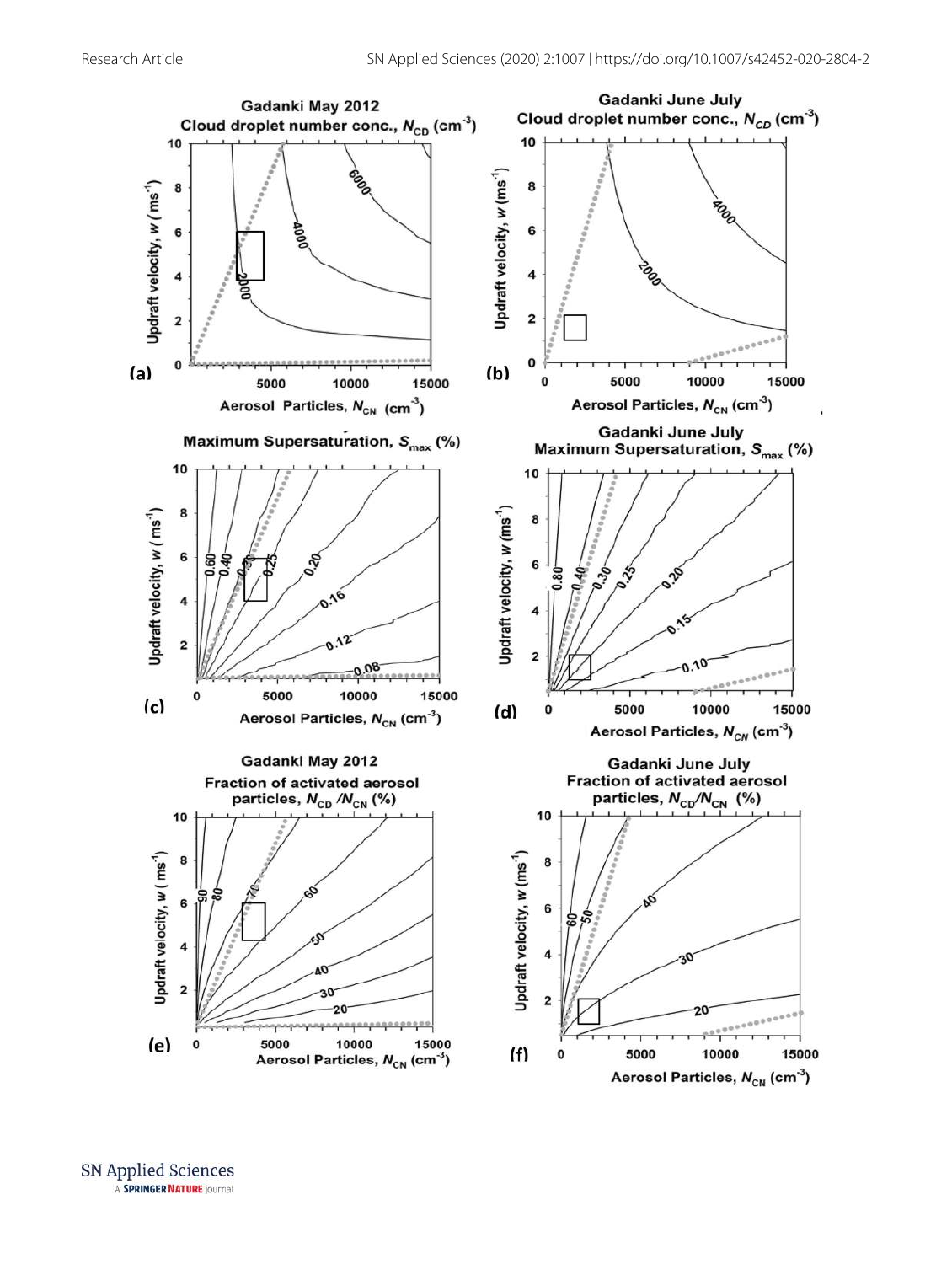<span id="page-12-21"></span>**Fig. 8** Location of the Gadanki site (shown as open square box) in ◂the regime space defined by aerosol particle concentration, updraft velocity, and cloud droplet number concentration. The contours represent cloud droplet number concentration (**a**, **b**), maximum supersaturation (**c**, **d**) and fraction of activated particles (**e**, **f**) for the pre-monsoon (May) and monsoon (June–July) periods. The dotted lines in the figure indicate the approximate border line between the regimes. The region above the upper dotted line represents the aerosol-limited regime, below the lower dotted line the updraftlimited regime, and in between the two lines the transitional regime

**Acknowledgements** SSG would like to acknowledge the financial support from DST-Max Planck Partner Group at IIT Madras, Department of Science and Technology, Govt. of India, and Ministry of Earth Sciences, Govt. of India, for carrying out this campaign. The authors are grateful to Ulrich Pöschl, M. O. Andreae, Hang Su, Diana Rose, Christopher Pöhlker, and Mira Pöhlker for providing the modified cloud parcel model and their suggestions during entire course of this study and valuable inputs for manuscript writing. Authors acknowledge the support from Mr. Rohit for his support during the field campaign. SS gratefully acknowledges the fellowship from MHRD, Govt. of India. Authors are thankful to two anonymous Referees for their valuable suggestions and insights during the review process.

#### **Compliance with ethical standards**

**Conflict of interest** On behalf of all authors, the corresponding author states that there is no conflict of interest.

## **References**

- <span id="page-12-0"></span> 1. Andreae MO, Rosenfeld D (2008) Aerosol-cloud-precipitation interactions. Part 1. The nature and sources of cloud-active aerosols. Earth Sci Rev 89:13–41
- <span id="page-12-2"></span> 2. Andreae MO (2009) Correlation between cloud condensation nuclei concentration and aerosol optical thickness in remote and polluted regions. Atmos Chem Phys 9:543–556
- <span id="page-12-3"></span> 3. Andreae MO, Hegg D, Baltensperger U (2009) Sources and nature of atmospheric aerosols. In: Levin Z, Cotton W (eds) Aerosol pollution impact on precipitation: a scientific review. Springer, Berlin, pp 45–89
- <span id="page-12-1"></span> 4. Asmi A, Wiedensohler A, Laj P, Fjaeraa AM, Sellegri K, Birmili W, Kulmala M (2011) Number size distributions and seasonality of submicron particles in Europe 2008–2009. Atmos Chem Phys 11:5505–5538
- <span id="page-12-10"></span> 5. Belosi F, Contini D, Donateo A, Santachiara G, Prodi F (2012) Aerosol size distribution at Nansen Ice Sheet Antarctica. Atmos Res 107:42–50
- <span id="page-12-17"></span> 6. Biagio CD, Doppler L, Gaimoz C, Grand N, Ancellet G, Raut J, Beekmann M, Borbon A, Wetterdienst D, Lindenberg MO (2015) Continental pollution in the western Mediterranean basin: vertical profiles of aerosol and trace gases measured over the sea during TRAQA 2012 and SAFMED 2013. Atmos Chem Phys 15:9611–9630
- <span id="page-12-20"></span> 7. Bougiatioti A, Bezantakos S, Stavroulas I, Kalivitis N, Kokkalis P, Biskos G, Mihalopoulos N, Papayannis A, Nenes A (2016) Biomass-burning impact on CCN number, hygroscopicity and cloud formation during summertime in the eastern Mediterranean. Atmos Chem Phys 16:7389–7409
- <span id="page-12-12"></span> 8. Braga RC, Rosenfeld D, Weigel R, Jurkat T, Andreae MO, Wendisch M, Pöschl U, Voigt C, Mahnke C, Borrmann S, Albrecht RI, Molleker S, Vila DA, Machado LAT, Grulich L (2017) Aerosol concentrations determine the height of warm rain and ice initiation in convective clouds over the Amazon basin. Atmos Chem Phys Discuss 17:14433–14456
- <span id="page-12-22"></span> 9. Chang D, Cheng Y, Reutter P, Trentmann J, Burrows SM, Spichtinger P, Nordmann S, Andreae MO, Pöschl U, Su H (2014) Comprehensive mapping and characteristic regimes of aerosol effects on the formation and evolution of pyro-convective clouds. Atmos Chem Phys 15:10325–10348
- <span id="page-12-14"></span> 10. Cheng CT, Wang WC, Chen JP (2010) Simulation of the effects of increasing cloud condensation nuclei on mixedphase clouds and precipitation of a front system. Atmos Res 96:461–476
- <span id="page-12-13"></span> 11. Dusek U, Frank GP, Hildebrandt L, Curtius J, Schneider J, Walter S, Andreae MO (2006) Size matters more than chemistry aerosol particles. Science 312(June):1375–1378
- <span id="page-12-23"></span> 12. Fan JW, Leung LR, Rosenfeld D, Chen Q, Li ZQ, Zhang JQ, Yan HR (2013) Microphysical effects determine macrophysical response for aerosol impacts on deep convective clouds. Proc Natl Acad Sci USA 110:E4581–E4590
- <span id="page-12-18"></span> 13. Freutel F, Schneider J, Drewnick F, Von Der Weiden-Reinmüller SL, Crippa M, Prévôt SH, Borrmann S (2013) Aerosol particle measurements at three stationary sites in the megacity of Paris during summer 2009: meteorology and air mass origin dominate aerosol particle composition and size distribution. Atmos Chem Phys 13:933–959
- <span id="page-12-16"></span> 14. Gadhavi HS, Renuka K, Ravi Kiran V, Jayaraman A, Stohl A, Klimont Z, Beig G (2015) Evaluation of black carbon emission inventories using a Lagrangian dispersion model: a case study over southern India. Atmos Chem Phys 15:1447–1461
- <span id="page-12-15"></span> 15. Ganguly D, Jayaraman A, Gadhavi H, Rajesh TA (2005) Features in wavelength dependence of aerosol absorption observed over central India. Geophys Res Lett 32:1–4
- <span id="page-12-4"></span> 16. Gunthe SS, King SM, Rose D, Chen Q, Roldin P, Farmer DK, Jimenez JL, Artaxo P, Andreae MO, Martin ST, Pöschl U (2009) Cloud condensation nuclei in pristine tropical rainforest air of Amazonia: size-resolved measurements and modeling of atmospheric aerosol composition and CCN activity. Atmos Chem Phys Discuss 9:3811–3870
- <span id="page-12-8"></span> 17. Gunthe SS, Rose D, Su H, Garland RM, Achtert P, Nowak A, Wiedensohler A, Kuwata M (2011) Cloud condensation nuclei (CCN) from fresh and aged air pollution in the megacity region of Beijing. Atmos Chem Phys 11:11023–11039
- <span id="page-12-5"></span> 18. Guo H, Wang DW, Cheung K, Ling ZH, Chan CK, Yao XH (2012) Observation of aerosol size distribution and new particle formation at a mountain site in subtropical Hong Kong. Atmos Chem Phys 12:9923–9939
- <span id="page-12-19"></span> 19. Hamed A, Korhonen H, Sihto SL, Joutsensaari J, Jrvinen H, Petäjä T, Laaksonen A (2011) The role of relative humidity in continental new particle formation. J Geophys Res Atmos 116:1–12
- <span id="page-12-9"></span> 20. Hazra A, Goswami BN, Chen J-P (2013) Role of interactions between aerosol radiative effect, dynamics, and cloud microphysics on transitions of monsoon intraseasonal oscillations. J Atmos Sci 70:2073–2087
- <span id="page-12-11"></span> 21. Heintzenberg J, Covert D, Van Dingenen R (2000) Size distribution and chemical composition of marine aerosols: a compilation and review. Tellus B 52:1104–1122
- <span id="page-12-6"></span> 22. Hyvärinen AP, Raatikainen T, Komppula M, Mielonen T, Sundström AM, Brus D, Lihavainen H (2011) Effect of the summer monsoon on aerosols at two measurement stations in Northern India-Part 2: physical and optical properties. Atmos Chem Phys 11:8283–8294
- <span id="page-12-7"></span> 23. Jayaraman A, Gadhavi H, Ganguly D, Misra A, Ramachandran S, Rajesh TA (2006) Spatial variations in aerosol characteristics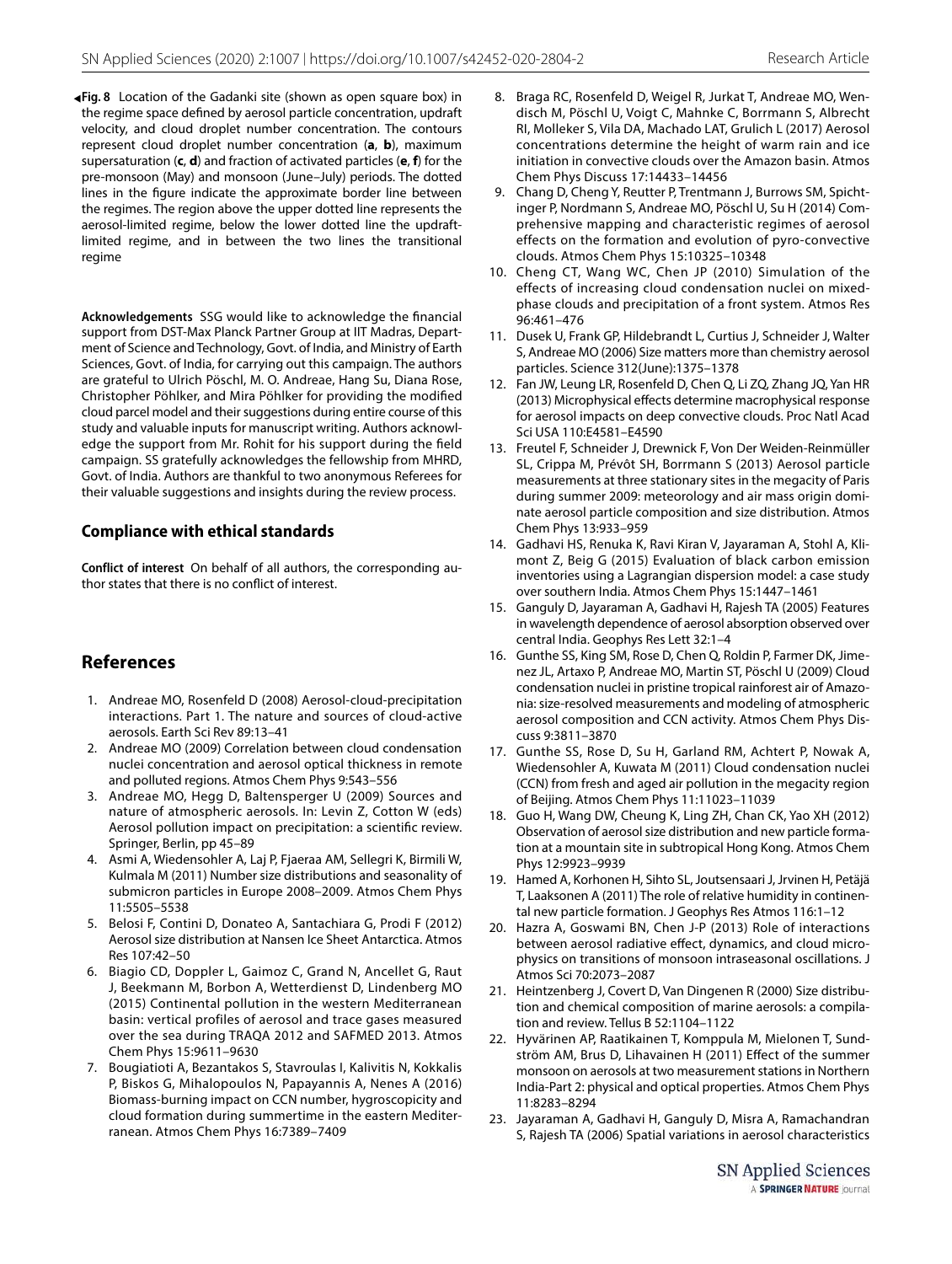and regional radiative forcing over India: measurements and modeling of 2004 road campaign experiment. Atmos Environ 40:6504–6515

- <span id="page-13-24"></span> 24. Kanawade VP, Benson DR, Lee SH (2012) Statistical analysis of 4-year observations of aerosol sizes in a semi-rural continental environment. Atmos Environ 59:30–38
- <span id="page-13-6"></span> 25. Kanawade VP, Shika S, Pöhlker C, Rose D, Suman MNS, Gadhavi H, Kumar A, Nagendra SMS, Ravikrishna R, Yu H, Sahu LK, Jayaraman A, Andreae MO, Pöschl U, Gunthe SS (2014) Infrequent occurrence of new particle formation at a semi-rural location, Gadanki, in tropical Southern India. Atmos Environ 94:264–273
- <span id="page-13-7"></span> 26. Kanawade VP, Tripathi SN, Bhattu D, Shamjad PM (2014) Submicron particle number size distributions characteristics at an urban location, Kanpur, in the Indo-Gangetic Plain. Atmos Res 147–148:121–132
- <span id="page-13-26"></span> 27. Kim N, Park M, Yum SS, Park JS, Song IH, Shin HJ, Ahn JY, Kwak KH, Kim H, Bae GN, Lee G (2017) Hygroscopic properties of urban aerosols and their cloud condensation nuclei activities measured in Seoul during the MAPS-Seoul campaign. Atmos Environ 153:217–232
- <span id="page-13-8"></span> 28. Kompalli SK, Babu SS, Moorthy KK, Gogoi MM, Vijaykumar S, Chaubey JP (2014) The formation and growth of ultrafine particles in two contrasting environments: a case study. Ann Geophys 32:817–830
- <span id="page-13-1"></span> 29. Komppula M, Lihavainen H, Hyvärinen AP, Kerminen VM, Panwar TS, Sharma VP, Viisanen Y (2009) Physical properties of aerosol particles at a Himalayan background site in India. J Geophys Res 114:D12202
- <span id="page-13-11"></span> 30. Kopanakis I, Chatoutsidou SE, Torseth K, Glytsos T, Lazaridis M (2013) Particle number size distribution in the eastern Mediterranean: formation and growth rates of ultrafine airborne atmospheric particles. Atmos Environ 77:790–802
- <span id="page-13-9"></span> 31. Kulmala M, Kontkanen J, Junninen H, Lehtipalo K, Manninen HE, Nieminen T, Petäjä T, Sipilä M, Schobesberger S, Rantala P, Franchin A, Jokinen T, Järvinen E, Äijälä M, Kangasluoma J, Hakala J, Aalto PP, Paasonen P, Mikkilä J, Vanhanen J, Aalto J, Hakola H, Makkonen U, Ruuskanen T, Mauldin RL, Duplissy J, Vehkamäki J, Bäck J, Kortelainen A, Riipinen I, Kurtén T, Johnston MV, Smith JN, Ehn M, Mentel TF, Lehtinen KEJ, Laaksonen A, Kerminen V, Worsnop DR (2013) Direct observations of atmospheric aerosol nucleation. Sciences 339:943–946
- <span id="page-13-10"></span> 32. Kulmala M, Petäjä T, Nieminen T, Sipilä M, Manninen HE, Lehtipalo K, Dal Maso M, Aalto PP, Junninen H, Paasonen P, Riipinen I, Lehtinen KEJ, Laaksonen A, Kerminen V (2012) Measurement of the nucleation of atmospheric aerosol particles. Nat Protoc 7:1651–1667
- <span id="page-13-19"></span> 33. Leng C, Cheng T, Chen J, Zhang R, Tao J, Huang G, Zha S, Zhang M, Fang W, Li X, Li L (2013) Measurements of surface cloud condensation nuclei and aerosol activity in downtown Shanghai. Atmos Environ 69:354–361
- <span id="page-13-15"></span> 34. Lin P, Hu M, Wu Z, Niu Y, Zhu T (2007) Marine aerosol size distributions in the springtime over China adjacent seas. Atmos Environ 41:6784–6796
- <span id="page-13-2"></span> 35. Mauritsen T, Sedlar J, Tjernstrom M, Leck C, Martin M, Shupe M, Sjogren S, Sierau B, Persson POG, Brooks IM, Swietlicki E (2011) An arctic CCN-limited cloud-aerosol regime: atmos. Chem Phys 11:165–173
- <span id="page-13-27"></span> 36. Miao Q, Zhang Z, Li Y, Qin X, Xu B, Yuan Y, Gao Z (2015) Measurement of cloud condensation nuclei (CCN) and CCN closure at Mt. Huang based on hygroscopic growth factors and aerosol number-size distribution. Atmos Environ 113:127–134
- <span id="page-13-3"></span> 37. Mönkkönen P, Koponen IK, Lehtinen KEJ, Hämeri K, Uma R, Kulmala M (2005) Measurements in a highly polluted Asian mega city: observations of aerosol number size distribution, modal parameters and nucleation events. Atmos Chem Phys 5:57–66
- <span id="page-13-20"></span> 38. Murugavel P, Chate DM (2009) Generation and growth of aerosols over Pune, India. Atmos Environ 43(4):820–828
- <span id="page-13-25"></span> 39. Nishita C, Osada K, Kido M, Matsunaga K, Iwasaka Y (2008) Nucleation mode particles in upslope valley winds at Mount Norikura, Japan: implications for the vertical extent of new particle formation events in the lower troposphere. J Geophys Res Atmos 113:1–10
- <span id="page-13-12"></span> 40. Patil N, Dave P, Venkataraman C (2017) Contrasting influences of aerosols on cloud properties during deficient and abundant monsoon years. Sci Rep. [https ://doi.org/10.1038/srep4 4996](https://doi.org/10.1038/srep44996)
- <span id="page-13-18"></span> 41. Petters MD, Kreidenweis SM (2007) A single parameter representation of hygroscopic growth and cloud\ncondensation nucleus activity. Atmos Chem Phys 7:1961–1971
- <span id="page-13-22"></span> 42. Pringle KJ, Tost H, Pozzer A, Pöschl U, Lelieveld J (2010) Global distribution of the effective aerosol hygroscopicity parameter for CCN activation. Atmos Chem Phys 10:5241–5255
- <span id="page-13-16"></span> 43. Ramanathan V, Chung C, Kim D, Bettge T, Buja L, Kiehl JT, Washington WM, Fu Q, Sikka DR, Wild M (2005) Atmospheric brown clouds: impacts on South Asian climate and hydrological cycle. PNAS 102(15):5326–5333
- <span id="page-13-28"></span> 44. Rao TN, Uma KN, Satyanarayana TM, Rao DN (2009) Differences in draft core statistics from the wet to dry spell over Gadanki, India (13.5° N, 79.2° E). Mon Weather Rev 137:4293–4306
- <span id="page-13-17"></span> 45. Reutter P, Trentmann J, Su H, Simmel M, Rose D, Wernli H, Pöschl U (2009) Aerosol- and updraft-limited regimes of cloud droplet formation: influence of particle number, size and hygroscopicity on the activation of cloud condensation nuclei (CCN). Atmos Chem Phys Discuss 9:8635–8665
- <span id="page-13-29"></span> 46. Roberts GC, Andreae MO, Zhou J, Artaxo P (2001) Cloud condensation nuclei in the Amazon Basin: "Marine" conditions over a continent? Geophys. Res. Lett. 28:2807–2810
- <span id="page-13-23"></span> 47. Rose D, Gunthe SS, Mikhailov E, Frank GP, Dusek U, Andreae MO, Pöschl U (2008) Calibration and measurement uncertainties of a continuous-flow cloud condensation nuclei counter (DMT-CCNC): CCN activation of ammonium sulfate sodium chloride aerosol particles in theory and experiment. Atmos Chem Phys 8:1153–1179
- <span id="page-13-4"></span> 48. Rose D, Nowak A, Achtert P, Wiedensohler A, Hu M, Shao M, Zhang Y, Andreae MO, Pöschl U (2010) Cloud condensation nuclei in polluted air and biomass burning smoke near the mega-city Guangzhou, China—Part 1: size-resolved measurements and implications for the modeling of aerosol particle hygroscopicity and CCN activity. Atmos Chem Phys 10:3365–3383
- <span id="page-13-0"></span> 49. Rosenfeld D, Lohmann U, Raga GB, Dowd CDO, Kulmala M, Fuzzi S, Reissell A, Andreae MO (2008) Flood or drought: how do aerosols affect precipitation? Science 321:1309–1313
- <span id="page-13-13"></span> 50. Sarangi C, Kanawade V, Tripathi SN, Thomas A, Ganguly D (2018) Aerosol-induced intensification of cooling effect of clouds during Indian Summer Monsoon. Nat Commun 9:3754
- <span id="page-13-30"></span> 51. Seifert A, Kohler C, Beheng KD (2012) Aerosol-cloud precipitation effects over Germany as simulated by a convective scale numerical weather prediction model. Atmos Chem Phys 12:709–725
- <span id="page-13-21"></span> 52. Seinfeld JH, Pandis SN (2006) Atmospheric chemistry and physics: from air pollution to climate change, 2nd edn. Wiley, New York
- <span id="page-13-5"></span> 53. Shen XJ, Sun JY, Zhang YM, Wehner B, Nowak A, Tuch T, Zhang XC, Wang TT, Zhou HG, Zhang XL, Dong F, Birmili W, Wiedensohler A (2011) First long-term study of particle number size distributions and new particle formation events of regional aerosol in the North China Plain. Atmos Chem Phys 11:1565–1580
- <span id="page-13-14"></span> 54. Shrestha P, Barros AP, Khlystov A (2010) Chemical composition and aerosol size distribution of the middle mountain range in the Nepal Himalayas during the 2009 pre-monsoon season. Atmos Chem Phys 10:11605–11621

#### SN Applied Sciences

A SPRINGER NATURE journal